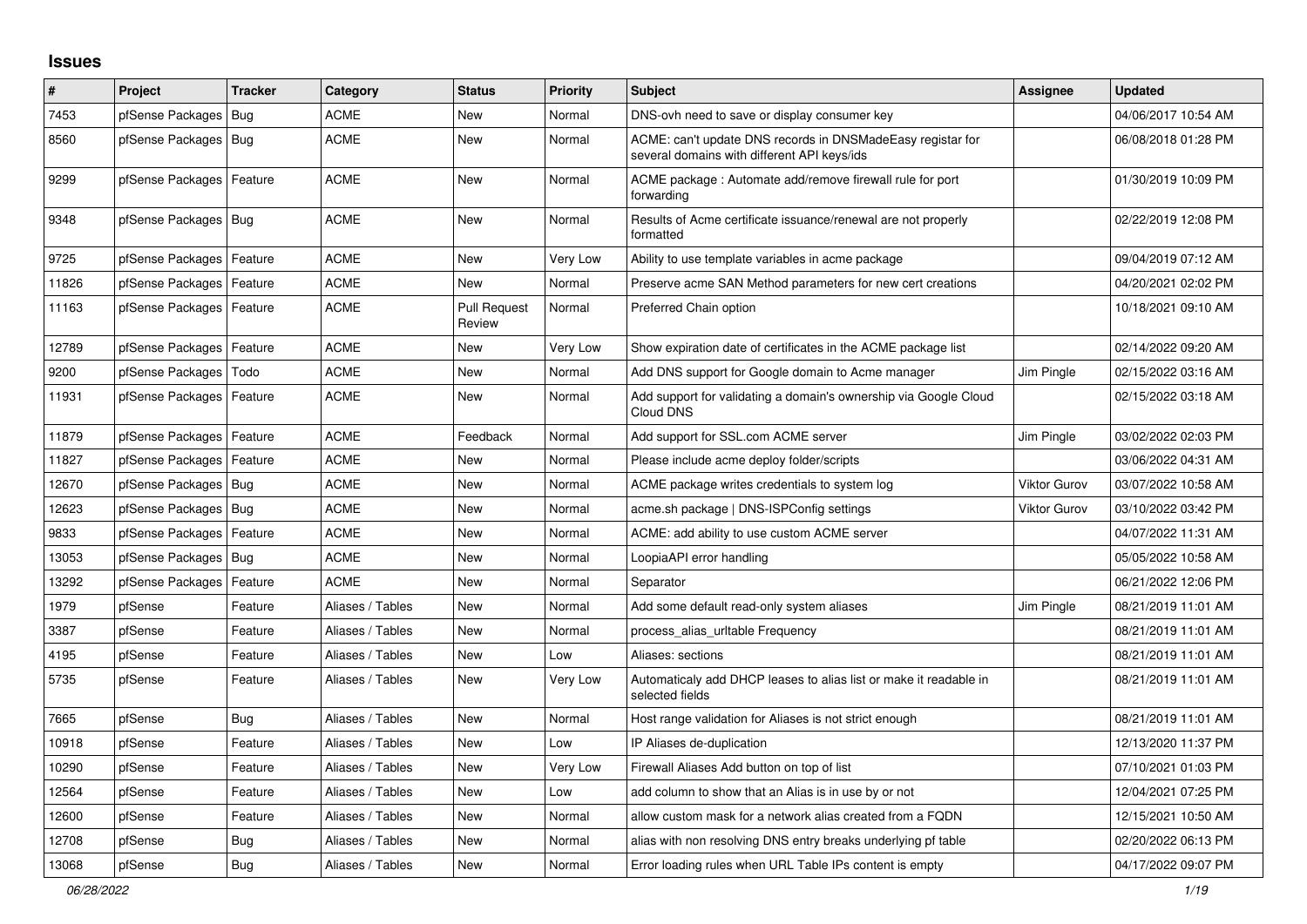| $\sharp$ | <b>Project</b>         | Tracker | Category         | <b>Status</b>                 | <b>Priority</b> | <b>Subject</b>                                                                                                | Assignee            | <b>Updated</b>      |
|----------|------------------------|---------|------------------|-------------------------------|-----------------|---------------------------------------------------------------------------------------------------------------|---------------------|---------------------|
| 13245    | pfSense                | Feature | Aliases / Tables | <b>Pull Request</b><br>Review | Normal          | Type column on Alias lists                                                                                    | Jim Pingle          | 06/06/2022 07:09 AM |
| 13282    | pfSense Plus           | Bug     | Aliases / Tables | New                           | Normal          | FQDN Aliases Break if an Invalid Domain is Present in the Chain                                               | Reid<br>Linnemann   | 06/18/2022 03:12 PM |
| 9296     | pfSense                | Bug     | Aliases / Tables | Confirmed                     | Low             | Alias content is sometimes incomplete when mixing FQDN and IP<br>address                                      | Reid<br>Linnemann   | 06/18/2022 03:12 PM |
| 10845    | pfSense Packages   Bug |         | apcupsd          | <b>New</b>                    | Normal          | apcupsd doesn't stop when not enabled                                                                         |                     | 08/24/2020 10:16 AM |
| 11375    | pfSense Packages   Bug |         | apcupsd          | <b>New</b>                    | Normal          | UPS Type <blank> for USB APC</blank>                                                                          |                     | 02/26/2021 11:10 AM |
| 11898    | pfSense Packages   Bug |         | apcupsd          | <b>New</b>                    | Normal          | PHP error from apcupsd dashboard widget                                                                       |                     | 05/07/2021 09:12 AM |
| 12101    | pfSense Packages   Bug |         | arpwatch         | Assigned                      | Normal          | ArpWatch Suppression Mac for "flip-flop" not suppressing                                                      | <b>Viktor Gurov</b> | 10/09/2021 07:19 PM |
| 12812    | pfSense Packages       | Feature | arpwatch         | <b>New</b>                    | Normal          | Would it be helpful if the FreeBSD net-mgmt/arpwatch port had an<br>option to use mail/dma for mail delivery? |                     | 02/16/2022 06:09 PM |
| 8454     | pfSense Packages   Bug |         | arpwatch         | New                           | Very Low        | Arpwatch package break email notifications from other sources                                                 |                     | 06/23/2022 07:49 PM |
| 5652     | pfSense                | Bug     | Authentication   | <b>New</b>                    | Normal          | Radius IETF Class Group Assignment - Incorrect Standard                                                       |                     | 08/13/2019 01:39 PM |
| 9222     | pfSense                | Feature | Authentication   | New                           | Normal          | Add sshguard log when release an IP                                                                           |                     | 08/14/2019 01:00 PM |
| 9288     | pfSense                | Feature | Authentication   | <b>New</b>                    | Normal          | SSHGuard add pfSense signature in standard                                                                    |                     | 08/14/2019 01:19 PM |
| 8694     | pfSense                | Feature | Authentication   | <b>New</b>                    | Very Low        | Client CA Auth for PFSense WebGui                                                                             |                     | 08/21/2019 09:25 AM |
| 4098     | pfSense                | Feature | Authentication   | New                           | Normal          | Add option to force a password change on login                                                                |                     | 08/21/2019 10:31 AM |
| 5825     | pfSense                | Feature | Authentication   | New                           | Normal          | Allow EAP-RADIUS for authentication servers                                                                   |                     | 08/21/2019 10:32 AM |
| 9937     | pfSense                | Feature | Authentication   | New                           | Normal          | OpenVPN Login User Privilege                                                                                  |                     | 11/29/2019 08:46 AM |
| 8775     | pfSense                | Feature | Authentication   | <b>New</b>                    | Very Low        | Use SRV record for LDAP Authentication                                                                        |                     | 05/06/2020 07:49 AM |
| 8087     | pfSense                | Bug     | Authentication   | New                           | Normal          | Provide Calling-Station-ID to RADIUS backed VPN connections                                                   |                     | 06/06/2020 05:36 AM |
| 10765    | pfSense                | Bug     | Authentication   | New                           | Normal          | Ampersands in Idap extended query are escaped twice                                                           |                     | 09/02/2020 07:55 AM |
| 6742     | pfSense                | Feature | Authentication   | New                           | Normal          | OAuth2 authentication for OpenVPN (and for FreeRadius)                                                        | Jim Thompson        | 10/19/2020 09:19 AM |
| 11920    | pfSense Plus           | Feature | Authentication   | New                           | Normal          | SAML Authentication for pfSense (VPN and webConfigurator)                                                     |                     | 05/14/2021 12:56 AM |
| 12283    | pfSense                | Bug     | Authentication   | New                           | Normal          | LDAP/RADIUS authentication servers configuration does not allow<br>source IP address to be specified          |                     | 08/20/2021 01:15 AM |
| 12458    | pfSense                | Feature | Authentication   | <b>New</b>                    | Normal          | Use "unixHomeDirectory" instead of "homeDirectory" when LDAP<br>authentication server is Active Directory     |                     | 10/15/2021 08:18 AM |
| 12519    | pfSense                | Bug     | Authentication   | New                           | Normal          | Fail authentication using special character in password via the LDAP<br>connector                             |                     | 11/12/2021 07:39 AM |
| 12091    | pfSense                | Feature | Authentication   | <b>New</b>                    | Normal          | RFE: Add support for sssd authentication                                                                      |                     | 12/10/2021 04:55 PM |
| 4242     | pfSense                | Feature | Authentication   | New                           | Normal          | Two Factor or OTP Authentication for Admin Interface                                                          |                     | 01/04/2022 12:07 PM |
| 10843    | pfSense                | Feature | Authentication   | <b>New</b>                    | Normal          | Allow user manager settings to specify multiple authentication<br>servers                                     |                     | 01/13/2022 07:22 AM |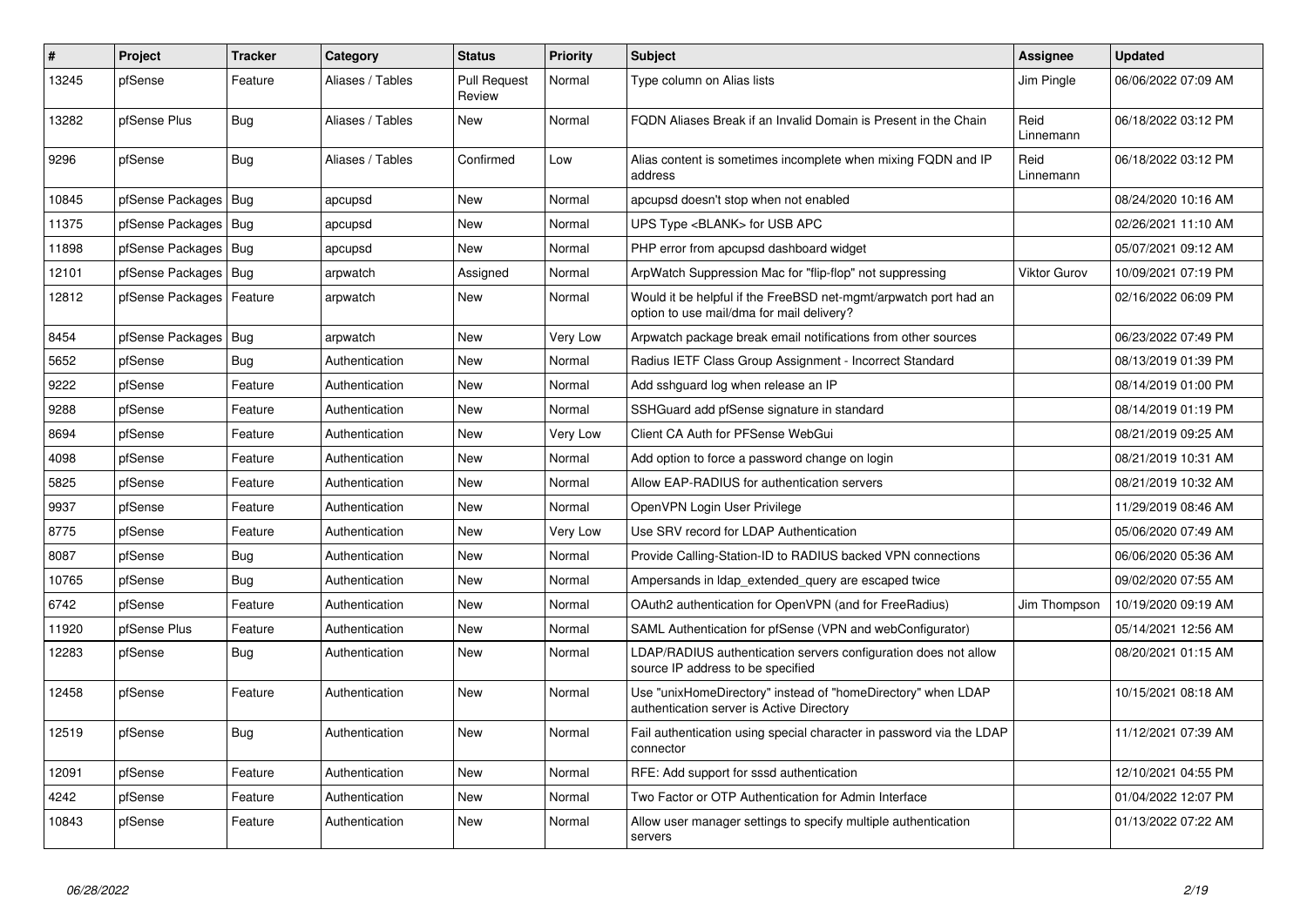| $\vert$ # | Project                | <b>Tracker</b> | Category         | <b>Status</b>                 | <b>Priority</b> | <b>Subject</b>                                                                                                                      | Assignee              | <b>Updated</b>      |
|-----------|------------------------|----------------|------------------|-------------------------------|-----------------|-------------------------------------------------------------------------------------------------------------------------------------|-----------------------|---------------------|
| 12715     | pfSense                | <b>Bug</b>     | Authentication   | New                           | Normal          | Long system startup time when LDAP is configured and unavailable<br>during startup.                                                 | Christian<br>McDonald | 01/24/2022 05:50 AM |
| 12726     | pfSense                | Bug            | Authentication   | New                           | Normal          | LDAP select container button auto populate                                                                                          |                       | 01/25/2022 01:48 PM |
| 12863     | pfSense                | Feature        | Authentication   | New                           | Very Low        | dynamically tune sha512crypt rounds                                                                                                 | Jim Pingle            | 03/19/2022 12:53 PM |
| 9165      | pfSense                | Feature        | Authentication   | <b>New</b>                    | Normal          | only IPs can be added to sshguard whitelist                                                                                         |                       | 04/21/2022 12:39 PM |
| 12225     | pfSense                | <b>Bug</b>     | Authentication   | <b>Pull Request</b><br>Review | Normal          | Group membership field is not needed for remote groups                                                                              | <b>Viktor Gurov</b>   | 05/17/2022 02:21 PM |
| 13093     | pfSense                | <b>Bug</b>     | Authentication   | In Progress                   | Normal          | LDAP authentication fails with extended query and RFC2307 group<br>lookups enabled                                                  | Chris Linstruth       | 05/31/2022 07:20 AM |
| 12095     | pfSense                | Bug            | Authentication   | New                           | Normal          | Memory leak in pcscd                                                                                                                |                       | 06/01/2022 01:01 PM |
| 13260     | pfSense                | Feature        | Authentication   | New                           | Normal          | Add support for OpenVPN static-challenge                                                                                            |                       | 06/09/2022 02:04 PM |
| 10352     | pfSense                | <b>Bug</b>     | Authentication   | <b>New</b>                    | Very Low        | RADIUS authentication fails with MSCHAPv1 or MSCHAPv2 when<br>passwords contain international characters                            |                       | 06/20/2022 04:04 PM |
| 12546     | pfSense Plus           | Feature        | Authentication   | New                           | Normal          | Add 2FA Support to pfSense Plus Local Database Authentication                                                                       |                       | 06/25/2022 05:30 PM |
| 11626     | pfSense Plus           | <b>Bug</b>     | Authentication   | New                           | Normal          | Google LDAP connection failed due to lack of SNI for TLS 1.3                                                                        | Luiz Souza            | 06/27/2022 07:23 AM |
| 11266     | pfSense Packages       | Feature        | AutoConfigBackup | <b>New</b>                    | Very Low        | Give an option to list restore point in "reverse" order/latest at the top.                                                          |                       | 01/19/2021 06:58 PM |
| 12767     | pfSense Packages   Bug |                | Avahi            | <b>New</b>                    | Normal          | Package radavahi-daemon does does not exist in current pfSense<br>version and it has been removed" message on pfSense 2.7 restore   |                       | 02/07/2022 11:28 AM |
| 12329     | pfSense Packages       | Feature        | Avahi            | <b>New</b>                    | Normal          | Add optional floating firewall rules for IPv4 and IPv6                                                                              |                       | 02/09/2022 04:43 PM |
| 9495      | pfSense Packages   Bug |                | AWS VPC          | New                           | Normal          | AWS VPC VPN wizard produces incorrect config (SHA256 should<br>be SHA1)                                                             |                       | 08/19/2019 02:45 PM |
| 9497      | pfSense Packages       | Bug            | AWS VPC          | New                           | Normal          | AWS VPN Wizard: WebGUI times out.                                                                                                   |                       | 11/13/2019 10:07 AM |
| 13039     | pfSense Packages       | Feature        | AWS VPC          | New                           | Normal          | Handle transit gateway VPNs in the AWS VPN wizard                                                                                   |                       | 04/11/2022 07:31 AM |
| 11098     | pfSense Packages   Bug |                | Backup           | Feedback                      | Normal          | Backup Files and Directories plugin crashes firewall if /root specified<br>as backup location                                       | <b>Viktor Gurov</b>   | 12/23/2021 10:45 AM |
| 10900     | pfSense Packages   Bug |                | Backup           | Feedback                      | Normal          | /packages/backup/backup.php?a=download&t=backup HTTP 504,<br>or Sends PHP Error Message as ASCII/Text file Named<br>pfsense.bak.tgz |                       | 04/05/2022 01:51 AM |
| 1367      | pfSense                | Feature        | Backup / Restore | New                           | Normal          | Input validation on partial config restores                                                                                         |                       | 03/21/2011 01:16 AM |
| 3696      | pfSense                | Feature        | Backup / Restore | <b>New</b>                    | Normal          | Multiple items backup/restore                                                                                                       |                       | 06/06/2014 02:33 PM |
| 6608      | pfSense                | Feature        | Backup / Restore | New                           | Low             | backup and restore dhcp                                                                                                             |                       | 07/13/2016 04:09 PM |
| 3697      | pfSense                | Feature        | Backup / Restore | New                           | Normal          | New backup/restore area: Certificates                                                                                               |                       | 03/11/2017 11:30 AM |
| 7688      | pfSense                | Feature        | Backup / Restore | <b>New</b>                    | Low             | AutoConfigBackup - Info Icon - username only                                                                                        |                       | 10/22/2017 10:46 AM |
| 8076      | pfSense                | Bug            | Backup / Restore | <b>New</b>                    | Normal          | User can easily apply an unusable interface configuration after<br>restore                                                          |                       | 08/14/2019 10:52 AM |
| 4681      | pfSense                | Feature        | Backup / Restore | New                           | Normal          | AutoConfigBackup make a way to easily download a saved backup                                                                       |                       | 08/16/2019 12:46 PM |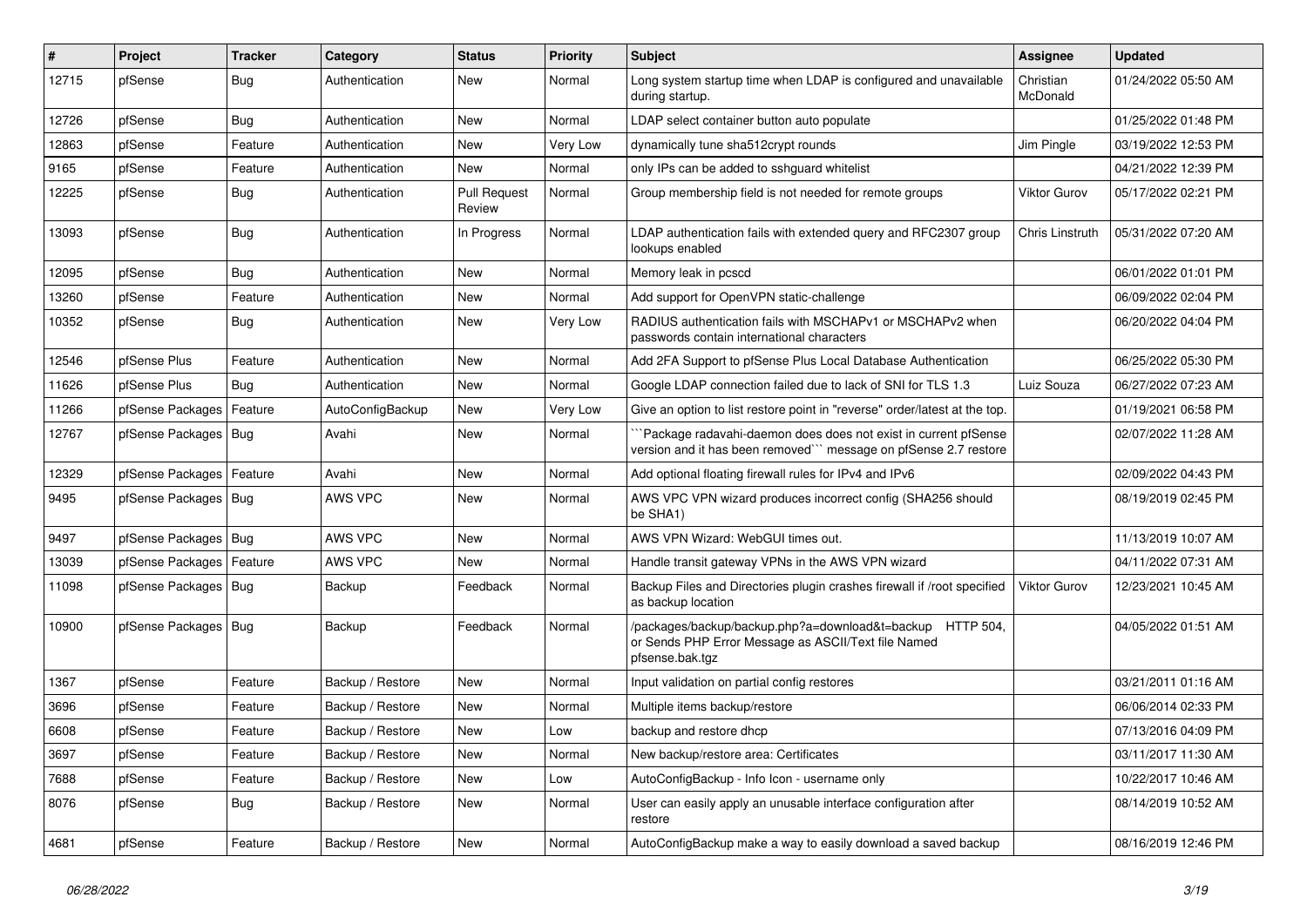| $\vert$ # | Project                       | <b>Tracker</b> | Category         | <b>Status</b> | <b>Priority</b> | Subject                                                                                                  | Assignee              | <b>Updated</b>      |
|-----------|-------------------------------|----------------|------------------|---------------|-----------------|----------------------------------------------------------------------------------------------------------|-----------------------|---------------------|
| 7757      | pfSense                       | Bug            | Backup / Restore | New           | Normal          | Auto Config Backup fails to upload unless Default Gateway is up                                          |                       | 08/16/2019 12:47 PM |
| 9775      | pfSense                       | Feature        | Backup / Restore | New           | Normal          | AutoConfigBackup - Rolling per day/hour cap on changes, retention<br>policy                              |                       | 09/20/2019 09:19 AM |
| 11110     | pfSense                       | Bug            | Backup / Restore | New           | Normal          | Backup file should be checked before restoring a specific area                                           |                       | 12/05/2020 02:50 PM |
| 286       | pfSense                       | Feature        | Backup / Restore | New           | Normal          | Backup/restore users individually                                                                        |                       | 01/09/2021 03:48 PM |
| 12249     | pfSense                       | Bug            | Backup / Restore | New           | Normal          | HAProxy causing failed ACB backups                                                                       |                       | 11/15/2021 11:58 PM |
| 1738      | pfSense                       | Bug            | Backup / Restore | New           | Very Low        | Restore fails when username in backup is not matching                                                    |                       | 12/11/2021 07:51 PM |
| 12553     | pfSense                       | Feature        | Backup / Restore | <b>New</b>    | Normal          | Auto Config Backup: Allow selecting multiple backups for deletion                                        |                       | 02/22/2022 04:27 AM |
| 12774     | pfSense                       | Bug            | Backup / Restore | New           | Normal          | Picture widget image is not saved in backup                                                              |                       | 04/04/2022 04:48 AM |
| 13205     | pfSense Docs                  | New Content    | Backup / Restore | Feedback      | Normal          | <b>ZFS Boot Environment documentation</b>                                                                | Christian<br>McDonald | 05/31/2022 10:55 AM |
| 13289     | pfSense                       | Bug            | Backup / Restore | <b>New</b>    | Low             | Attempting to restore a 0 byte "config.xml" prints an error that the<br>file cannot be read              |                       | 06/20/2022 10:46 AM |
| 8199      | pfSense Packages              | Feature        | <b>BIND</b>      | New           | Normal          | Support reordering and/or sort alphabetically across BIND package                                        |                       | 12/12/2017 02:05 AM |
| 8197      | pfSense Packages Bug          |                | <b>BIND</b>      | New           | Normal          | BIND UI fails to properly update zone with inline DNSSEC signing<br>enabled                              |                       | 02/18/2019 05:23 PM |
| 8146      | pfSense Packages              | Feature        | <b>BIND</b>      | New           | Normal          | Zone Domain Records more powerfull for BIND Zones                                                        |                       | 08/13/2019 09:39 AM |
| 10760     | pfSense Packages   Bug        |                | <b>BIND</b>      | New           | High            | pfSense BIND 9.14.12 server terminates due to assertion failure                                          |                       | 07/11/2020 04:53 PM |
| 11074     | pfSense Packages   Bug        |                | <b>BIND</b>      | New           | Low             | bind Zone Settings Zones, Save button opens "Confirmation<br>required to save changes"                   |                       | 11/16/2020 11:08 AM |
| 11563     | pfSense Packages   Bug        |                | <b>BIND</b>      | New           | High            | BIND GUI writes TXT records > 255 characters                                                             |                       | 02/27/2021 07:11 AM |
| 11634     | pfSense Packages   Regression |                | <b>BIND</b>      | New           | Normal          | bind hangs when pfsense is reconnecting as an openvpn client to a<br>TUN openvpn server                  |                       | 03/14/2021 07:23 AM |
| 10693     | pfSense Packages   Bug        |                | <b>BIND</b>      | <b>New</b>    | Normal          | pfSense Bind Zone Editor UI does not update zone serial number<br>when a change is made                  |                       | 09/01/2021 12:51 AM |
| 12869     | pfSense Packages   Bug        |                | <b>BIND</b>      | Feedback      | Normal          | Bind DNS Package AAAA filtering Broken on new ZFS Installs                                               | Viktor Gurov          | 03/09/2022 12:38 PM |
| 13002     | pfSense Packages   Regression |                | <b>BIND</b>      | Feedback      | Normal          | BIND 9.16_13 could not find existing DNSSEC keys at<br>/cf/named/etc/namedb/keys due to directory change | <b>Viktor Gurov</b>   | 03/31/2022 12:14 PM |
| 11343     | pfSense Packages   Bug        |                | <b>BIND</b>      | Feedback      | Low             | Invalid link to pfSense-pkg-bind changelog                                                               | <b>Viktor Gurov</b>   | 04/05/2022 08:12 AM |
| 10330     | pfSense Packages   Bug        |                | <b>BIND</b>      | Feedback      | Normal          | BIND zone configuration displays wrong DS resource record with<br>inline DNSSEC signing enabled          |                       | 04/21/2022 12:40 PM |
| 9916      | pfSense Packages   Feature    |                | <b>BIND</b>      | Feedback      | Normal          | Check allow-transfer in custom option when the zone is slave                                             |                       | 04/21/2022 12:40 PM |
| 10445     | pfSense Packages   Bug        |                | <b>BIND</b>      | Feedback      | Normal          | BIND crashed when added RPZ. rpz is not a master or slave zone.                                          |                       | 04/21/2022 12:40 PM |
| 13114     | pfSense Packages   Bug        |                | <b>BIND</b>      | Feedback      | Normal          | BIND calls rndc in rc_stop when named is not running                                                     | <b>Stuart Wyatt</b>   | 05/04/2022 12:41 PM |
| 4472      | pfSense                       | Feature        | Build / Release  | New           | Normal          | Cryptographically sign every (sub-)release                                                               |                       | 08/13/2019 12:53 PM |
| 12782     | pfSense                       | Todo           | Build / Release  | New           | Normal          | Disable compatibility flag                                                                               | <b>Brad Davis</b>     | 05/17/2022 02:33 PM |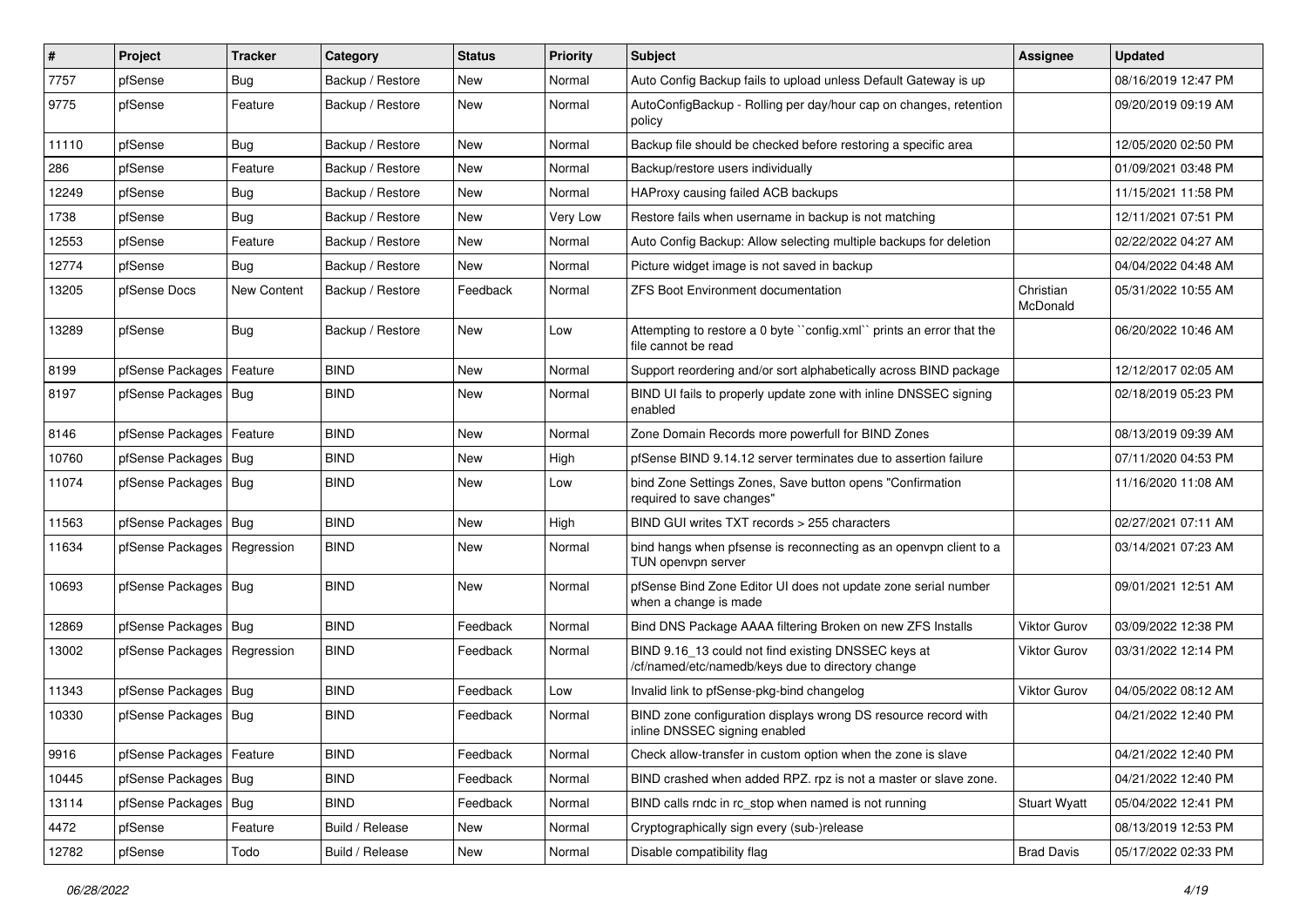| $\vert$ # | Project      | <b>Tracker</b> | Category              | <b>Status</b> | <b>Priority</b> | <b>Subject</b>                                                                           | <b>Assignee</b>   | <b>Updated</b>      |
|-----------|--------------|----------------|-----------------------|---------------|-----------------|------------------------------------------------------------------------------------------|-------------------|---------------------|
| 2545      | pfSense      | Feature        | Captive Portal        | New           | Low             | CaptivePortal: Custom "Re-authenticate every x minutes"                                  |                   | 07/08/2012 05:21 PM |
| 3053      | pfSense      | Feature        | <b>Captive Portal</b> | <b>New</b>    | Normal          | Automatically add DHCP static addresses to CP passthru-mac                               |                   | 06/21/2013 11:54 AM |
| 4724      | pfSense      | Feature        | <b>Captive Portal</b> | <b>New</b>    | Low             | Captive Portal Status Add Client Hostname                                                |                   | 05/22/2015 08:38 AM |
| 5658      | pfSense      | <b>Bug</b>     | Captive Portal        | Confirmed     | Low             | Files with the same name cannot be uploaded to multiple captive<br>portal zones          |                   | 12/18/2015 07:19 PM |
| 2025      | pfSense      | Feature        | <b>Captive Portal</b> | <b>New</b>    | Normal          | Captive Portal: Easy accessible Logout page instead of Logout<br>pop-up window           |                   | 02/06/2016 04:59 AM |
| 1675      | pfSense      | Bug            | <b>Captive Portal</b> | New           | Normal          | Captive portal logout problems with pop-up blockers.                                     | Jared Dillard     | 03/28/2016 01:37 PM |
| 2573      | pfSense      | Feature        | Captive Portal        | New           | Normal          | Captive Portal support of RADIUS POD (Packet of Disconnect)                              |                   | 10/17/2016 03:14 AM |
| 6956      | pfSense      | Feature        | Captive Portal        | New           | Normal          | Allow more control over concurrent logins                                                |                   | 11/23/2016 12:01 PM |
| 2963      | pfSense      | Feature        | <b>Captive Portal</b> | New           | Normal          | Captive Portal MAC authentication request                                                |                   | 08/22/2017 09:09 PM |
| 7971      | pfSense      | Feature        | Captive Portal        | New           | Normal          | Allow import, export and synchronization of MACs under Captive<br>Portal service         |                   | 10/19/2017 04:56 AM |
| 1924      | pfSense      | Feature        | <b>Captive Portal</b> | New           | Normal          | Ability of CP's allowed IP addresses to use aliases                                      |                   | 07/26/2018 04:28 AM |
| 7553      | pfSense      | <b>Bug</b>     | Captive Portal        | Confirmed     | Very Low        | Captive portal on a parent interface blocks traffic on VLAN interfaces<br>too            |                   | 08/19/2018 03:15 PM |
| 385       | pfSense      | Feature        | <b>Captive Portal</b> | New           | Normal          | Reverse captive portal                                                                   |                   | 08/13/2019 12:23 PM |
| 9627      | pfSense      | Feature        | <b>Captive Portal</b> | New           | Normal          | Captive Portal only shows authenticated users                                            |                   | 08/14/2019 02:48 PM |
| 9970      | pfSense      | Feature        | Captive Portal        | New           | Low             | Captive Portal and SAML2 Integration                                                     | Mauro Braggio     | 10/12/2020 07:39 AM |
| 3377      | pfSense      | Feature        | Captive Portal        | New           | Normal          | OAuth2 authentication in captive portal                                                  | Jim Thompson      | 10/19/2020 09:13 AM |
| 11189     | pfSense      | Feature        | <b>Captive Portal</b> | New           | Normal          | Captive Portal - Tarpit option                                                           |                   | 12/23/2020 06:44 PM |
| 11379     | pfSense      | Feature        | Captive Portal        | New           | Normal          | <b>Template Roll Printer</b>                                                             |                   | 02/07/2021 05:26 AM |
| 12467     | pfSense      | <b>Bug</b>     | Captive Portal        | New           | Normal          | CP error on client disconnect after reboot                                               |                   | 10/17/2021 05:35 AM |
| 12357     | pfSense      | Bug            | <b>Captive Portal</b> | New           | Normal          | Captive Portal popup Logout button loads full login page in popup<br>when clicked        |                   | 10/27/2021 12:10 PM |
| 12648     | pfSense      | Bug            | Captive Portal        | <b>New</b>    | Normal          | Undocumented variables 'listenporthttp' and 'listenporthttps'                            |                   | 12/28/2021 10:44 AM |
| 12730     | pfSense      | Bug            | <b>Captive Portal</b> | <b>New</b>    | Normal          | RADIUS accounting does not work if WAN is down                                           |                   | 01/26/2022 05:13 AM |
| 1831      | pfSense      | Feature        | Captive Portal        | New           | Normal          | Captive portal IPv6 support                                                              | Reid<br>Linnemann | 05/25/2022 07:57 AM |
| 13219     | pfSense      | Feature        | Captive Portal        | <b>New</b>    | Very Low        | Enable/Disable single voucher roll                                                       |                   | 05/26/2022 08:14 AM |
| 13220     | pfSense      | Feature        | <b>Captive Portal</b> | <b>New</b>    | Very Low        | Voucher per-roll bandwidth restrictions and traffic quotas                               |                   | 05/26/2022 08:16 AM |
| 13229     | pfSense Docs | Todo           | Captive Portal        | Feedback      | Normal          | Update documentation for IPFW to PF transition for Limiters and<br><b>Captive Portal</b> | Jim Pingle        | 05/27/2022 03:04 PM |
| 13226     | pfSense      | Bug            | <b>Captive Portal</b> | Confirmed     | Normal          | Captive Portal doesn't disconnect established OpenVPN link                               | Reid<br>Linnemann | 05/30/2022 10:38 AM |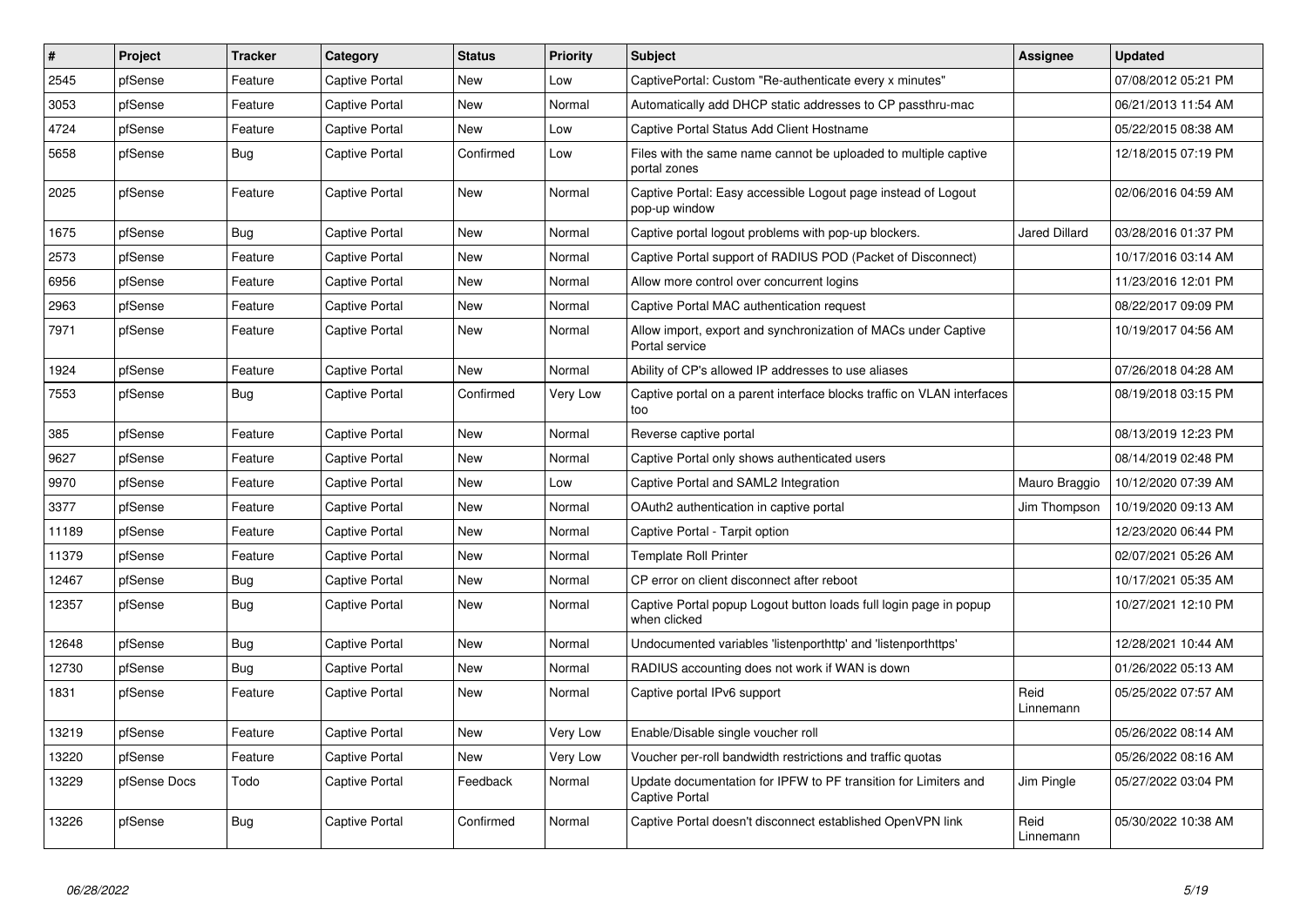| #     | Project          | <b>Tracker</b> | Category       | <b>Status</b>                 | <b>Priority</b> | <b>Subject</b>                                                                                                          | Assignee          | <b>Updated</b>      |
|-------|------------------|----------------|----------------|-------------------------------|-----------------|-------------------------------------------------------------------------------------------------------------------------|-------------------|---------------------|
| 13215 | pfSense          | Bug            | Captive Portal | Assigned                      | Normal          | Allowed MAC/IP/Hostname traffic counts for authorized users                                                             | Reid<br>Linnemann | 05/31/2022 05:31 PM |
| 13272 | pfSense          | Bug            | Captive Portal | <b>Pull Request</b><br>Review | Very Low        | Voucher CSV output has leading space before voucher code                                                                | Jim Pingle        | 06/13/2022 10:27 AM |
| 13290 | pfSense          | Regression     | Captive Portal | Feedback                      | Normal          | My PfSense version 2.7 is returning the error "dummynet bad switch<br>21" every time I activate my Captive Portals (7). |                   | 06/27/2022 10:19 PM |
| 2099  | pfSense          | Todo           | CARP           | New                           | Normal          | Remove "queue" from CARP traffic                                                                                        |                   | 01/19/2012 10:59 AM |
| 4845  | pfSense          | <b>Bug</b>     | CARP           | Confirmed                     | High            | CARP preemption doesn't switch to backup where connectivity<br>between systems is lost but not NIC link                 |                   | 07/28/2015 07:55 AM |
| 7648  | pfSense          | Bug            | CARP           | <b>New</b>                    | Very Low        | SPAN ports on an interface renders CARP HA inoperative                                                                  |                   | 06/14/2017 09:19 PM |
| 8566  | pfSense          | Bug            | CARP           | New                           | Normal          | Wrong IPv6 source in NS request in case using of IPv6 alias                                                             |                   | 06/12/2018 01:26 PM |
| 8567  | pfSense          | <b>Bug</b>     | CARP           | <b>New</b>                    | Normal          | Using IPv6 VIP alias for services may affect CARP IPv6 VIP work                                                         |                   | 06/12/2018 01:26 PM |
| 2218  | pfSense          | Feature        | CARP           | <b>New</b>                    | Normal          | Ability to delay CARP master status at boot time                                                                        |                   | 03/03/2021 11:57 AM |
| 5849  | pfSense          | <b>Bug</b>     | CARP           | <b>New</b>                    | Normal          | Routing fail on CARP IPsec                                                                                              |                   | 12/18/2021 04:41 PM |
| 8100  | pfSense          | <b>Bug</b>     | CARP           | <b>New</b>                    | Normal          | pfsync Initially Deletes States on Primary for Connections<br>Established through Secondary                             | Luiz Souza        | 02/08/2022 12:59 PM |
| 13110 | pfSense          | <b>Bug</b>     | CARP           | <b>New</b>                    | Very Low        | changing CARP VIP address does not update outbound NAT<br>interface IP                                                  |                   | 05/03/2022 02:52 PM |
| 10796 | pfSense Packages | Feature        | Cellular       | Feedback                      | Normal          | Huawei ME909u-521 support                                                                                               |                   | 04/21/2022 12:40 PM |
| 13063 | pfSense Packages | Feature        | Cellular       | <b>Pull Request</b><br>Review | Normal          | Cellular package shall support more modems and NMEA port                                                                |                   | 05/06/2022 02:38 PM |
| 2276  | pfSense          | Feature        | Certificates   | New                           | Normal          | Remote CRL fetch support                                                                                                |                   | 02/06/2016 04:14 AM |
| 7289  | pfSense          | Bug            | Certificates   | <b>New</b>                    | Low             | Generating 4096bit Certificate                                                                                          |                   | 08/14/2019 09:56 AM |
| 1268  | pfSense          | Feature        | Certificates   | <b>New</b>                    | Normal          | Allow mass renewing of certs                                                                                            |                   | 11/01/2019 03:17 PM |
| 9889  | pfSense          | Bug            | Certificates   | <b>New</b>                    | Very Low        | CRL check for Intermediate CA CRLs fails                                                                                | Jim Pingle        | 11/08/2019 11:03 AM |
| 10258 | pfSense          | Feature        | Certificates   | <b>New</b>                    | Very Low        | allow to sign CA                                                                                                        |                   | 02/20/2020 04:20 AM |
| 1257  | pfSense          | Feature        | Certificates   | <b>Pull Request</b><br>Review | Normal          | Handle encypted CA/Certificate private keys                                                                             |                   | 10/12/2020 07:12 AM |
| 11203 | pfSense          | <b>Bug</b>     | Certificates   | <b>New</b>                    | Normal          | certificate manager very slow                                                                                           |                   | 12/31/2020 11:57 AM |
| 12894 | pfSense Plus     | Bug            | Certificates   | <b>New</b>                    | Low             | duplicating freshly created certificates through refreshing                                                             |                   | 03/03/2022 02:35 PM |
| 12737 | pfSense          | <b>Bug</b>     | Certificates   | <b>New</b>                    | Normal          | CApath is not defined by default in curl                                                                                |                   | 05/17/2022 02:30 PM |
| 13305 | pfSense          | Feature        | Certificates   | New                           | Normal          | Certificate Revocation page should show expiration date                                                                 |                   | 06/27/2022 10:26 AM |
| 12098 | pfSense Docs     | Correction     | Configuration  | New                           | Normal          | Feedback on pfSense Configuration Recipes - Accessing a<br>CPE/Modem from Inside the Firewall                           |                   | 07/02/2021 02:30 AM |
| 12402 | pfSense Docs     | Todo           | Configuration  | <b>New</b>                    | Normal          | Feedback on Configuration - Advanced Configuration Options -<br>Notifications                                           |                   | 09/24/2021 12:46 AM |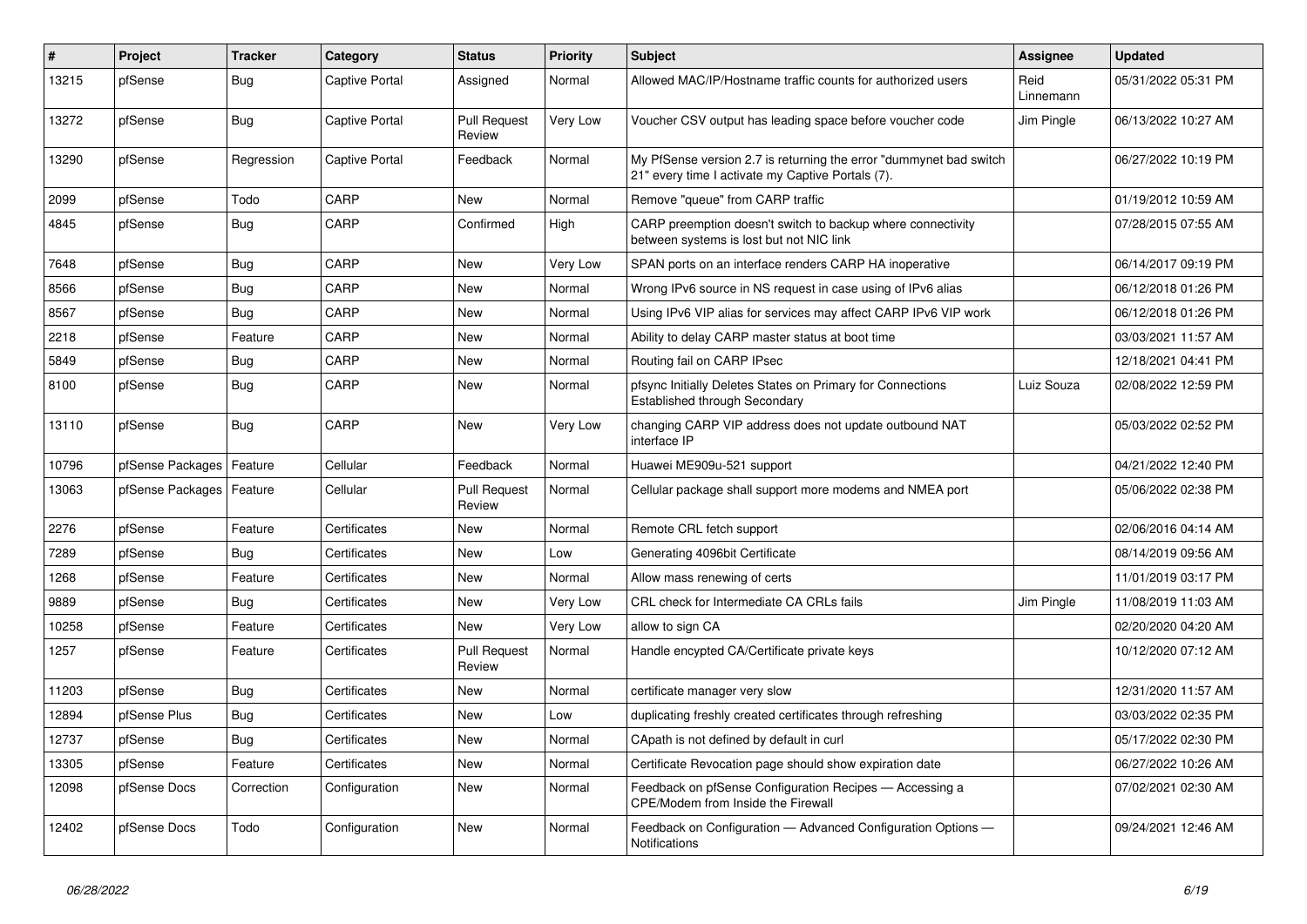| $\vert$ # | Project                    | <b>Tracker</b> | Category                 | <b>Status</b>                 | <b>Priority</b> | Subject                                                                                                               | Assignee      | <b>Updated</b>      |
|-----------|----------------------------|----------------|--------------------------|-------------------------------|-----------------|-----------------------------------------------------------------------------------------------------------------------|---------------|---------------------|
| 13291     | pfSense Docs               | Todo           | Configuration            | New                           | Low             | Notification documentation                                                                                            |               | 06/21/2022 10:22 AM |
| 5902      | pfSense                    | Todo           | Configuration<br>Backend | New                           | Normal          | Use a common place for default values                                                                                 |               | 08/13/2019 12:53 PM |
| 6398      | pfSense                    | Bug            | Configuration<br>Backend | <b>New</b>                    | Normal          | If config cannot be loaded due to corruption or bug, it isn't handled<br>gracefully (just stops)                      |               | 08/13/2019 01:23 PM |
| 10833     | pfSense                    | Bug            | Configuration<br>Backend | <b>New</b>                    | Normal          | unbound exits on configuration error when link status flaps on LAN<br>interface                                       |               | 08/13/2020 11:53 PM |
| 3895      | pfSense                    | Feature        | Configuration<br>Backend | <b>New</b>                    | Normal          | Timeout for "Apply change"                                                                                            |               | 01/25/2021 08:07 AM |
| 12483     | pfSense                    | Bug            | Configuration<br>Backend | <b>New</b>                    | Normal          | GUI creates inconsistent config.xml                                                                                   |               | 10/23/2021 06:48 AM |
| 13287     | pfSense                    | Feature        | Configuration<br>Backend | <b>New</b>                    | Normal          | Encode OpenVPN Custom Options                                                                                         |               | 06/20/2022 10:33 AM |
| 13288     | pfSense                    | Bug            | Configuration<br>Backend | <b>New</b>                    | Normal          | Encode FreeRADIUS Custom Options                                                                                      |               | 06/20/2022 10:36 AM |
| 2693      | pfSense                    | Feature        | Console Menu             | <b>New</b>                    | Normal          | Allow mapping mapping non-physical interfaces via console                                                             | Mathieu Simon | 11/27/2012 03:00 PM |
| 7747      | pfSense                    | Feature        | Console Menu             | New                           | Normal          | Minor UI Tweak: Make hitting enter on the console (esp via SSH)<br>should not log you out, but simply redraw the menu |               | 08/01/2017 04:03 PM |
| 6469      | pfSense                    | Feature        | Console Menu             | <b>New</b>                    | Normal          | Improve help + self documentation in console PHP shell                                                                |               | 08/13/2019 01:23 PM |
| 13249     | pfSense                    | Bug            | Console Menu             | <b>New</b>                    | Normal          | Running playback comands multiple times results in PHP error                                                          |               | 06/06/2022 07:02 AM |
| 13258     | pfSense                    | Bug            | Console Menu             | <b>Pull Request</b><br>Review | Low             | secret menu option 100                                                                                                | Jim Pingle    | 06/12/2022 01:44 PM |
| 13268     | pfSense                    | Todo           | Console Menu             | Ready To Test                 | Normal          | columns don't align nicely in console with medium-long interface<br>names                                             |               | 06/12/2022 10:32 PM |
| 11970     | pfSense Packages   Bug     |                | Coreboot                 | New                           | Normal          | Netgate Firmware Upgrade Doesn't Work on XG-2758                                                                      |               | 04/21/2022 12:39 PM |
| 13309     | pfSense Packages           | Bug            | Cron                     | <b>New</b>                    | Normal          | Cron validation prevents special strings such as @reboot                                                              | Jim Thompson  | 06/27/2022 03:52 PM |
| 13074     | pfSense Plus               | Bug            | Cryptographic<br>Modules | <b>New</b>                    | Normal          | AES-GCM with SafeXcel on Netgate 2100 causes MBUF overload                                                            |               | 06/12/2022 11:14 AM |
| 12658     | pfSense Packages   Feature |                | darkstat                 | <b>New</b>                    | Normal          | Adding prometheus metrics to darkstat                                                                                 |               | 05/27/2022 09:44 PM |
| 2479      | pfSense                    | Feature        | Dashboard                | <b>New</b>                    | Normal          | Allow reordering of the traffic graphs on the dashboard                                                               |               | 06/08/2012 04:13 PM |
| 3411      | pfSense                    | Bug            | Dashboard                | <b>New</b>                    | Low             | Interfaces and statistics dashboard widgets very slow with large<br>numbers of interfaces                             |               | 01/24/2014 02:09 AM |
| 4646      | pfSense                    | Feature        | Dashboard                | New                           | Normal          | Recover valuable vertical screen real estate in dashboard                                                             |               | 04/20/2015 07:46 PM |
| 6390      | pfSense                    | Todo           | Dashboard                | New                           | Low             | Autoscale from Traffic Graph not correct size (big graphs)                                                            |               | 05/23/2016 01:38 PM |
| 7934      | pfSense                    | Feature        | Dashboard                | New                           | Very Low        | format support phone# for international use                                                                           |               | 10/12/2017 04:38 PM |
| 8157      | pfSense                    | <b>Bug</b>     | Dashboard                | New                           | Very Low        | Traffic Graph clutter from time to time                                                                               |               | 12/03/2017 06:40 AM |
| 9677      | pfSense                    | Bug            | Dashboard                | New                           | Normal          | Dashboard hangs when widget needs data from a remote host which<br>is down                                            |               | 08/13/2019 09:15 AM |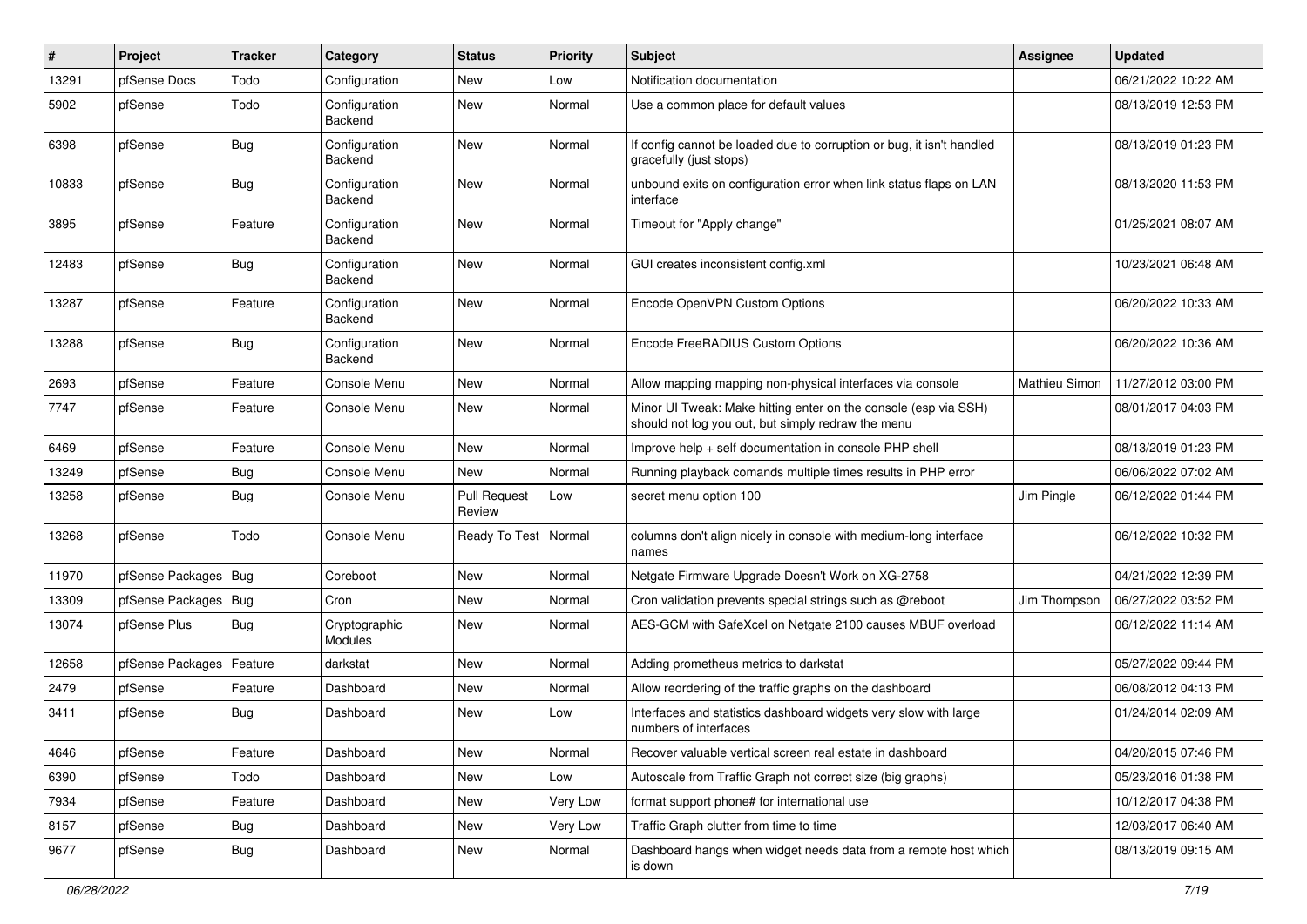| $\pmb{\#}$ | Project      | <b>Tracker</b> | Category        | <b>Status</b>                 | <b>Priority</b> | <b>Subject</b>                                                                                         | Assignee              | <b>Updated</b>      |
|------------|--------------|----------------|-----------------|-------------------------------|-----------------|--------------------------------------------------------------------------------------------------------|-----------------------|---------------------|
| 7857       | pfSense      | Bug            | Dashboard       | New                           | Very Low        | Interfaces Widget U/I fails to wrap IPV6 addresses when the string is<br>too wide for the widget       |                       | 08/13/2019 09:15 AM |
| 8458       | pfSense      | Feature        | Dashboard       | New                           | Low             | Allow reordering of interface widget                                                                   |                       | 08/14/2019 10:52 AM |
| 7974       | pfSense      | Feature        | Dashboard       | New                           | Normal          | ZFS RAID Monitor Not available                                                                         |                       | 08/20/2019 01:34 PM |
| 5567       | pfSense      | Feature        | Dashboard       | <b>New</b>                    | Low             | CARP status widget does not update in real time                                                        |                       | 08/20/2019 03:33 PM |
| 7182       | pfSense      | Feature        | Dashboard       | New                           | Normal          | Break up System Widget on the Dashboard                                                                |                       | 08/21/2019 08:59 AM |
| 7788       | pfSense      | Bug            | Dashboard       | <b>New</b>                    | Low             | Irregular updating of widgets like cpu/uptime on system widget.                                        |                       | 08/21/2019 09:03 AM |
| 10401      | pfSense      | Feature        | Dashboard       | New                           | Normal          | Request: ability to sort/separate stopped/running Service(s) on<br>Dashboard -> Services Status widget |                       | 03/31/2020 04:48 PM |
| 9353       | pfSense      | Bug            | Dashboard       | <b>New</b>                    | Low             | PHPSession errors from limited access to dashboard and widgets                                         |                       | 10/06/2020 09:31 AM |
| 10280      | pfSense      | Feature        | Dashboard       | <b>New</b>                    | Low             | <b>DHCP Leases widget</b>                                                                              |                       | 11/07/2020 09:18 PM |
| 7387       | pfSense      | Bug            | Dashboard       | <b>New</b>                    | Low             | New Traffic Graph in dashboard resets inverted view to normal view                                     | <b>Jared Dillard</b>  | 12/11/2021 08:14 PM |
| 11759      | pfSense      | Bug            | Dashboard       | <b>New</b>                    | Normal          | Traffic graphs on dashboard double upload on pppoe links                                               |                       | 12/30/2021 04:00 AM |
| 7113       | pfSense      | Bug            | Dashboard       | <b>New</b>                    | Normal          | Interface name in Traffic Graphs                                                                       |                       | 12/31/2021 05:40 PM |
| 10395      | pfSense      | Feature        | Dashboard       | <b>New</b>                    | Low             | Add Dashboard System Information support for more PC Engines<br>APU boards                             |                       | 02/17/2022 01:02 AM |
| 13165      | pfSense      | Feature        | Dashboard       | <b>Pull Request</b><br>Review | Normal          | Feat: live update for Services dashboard widget                                                        |                       | 05/15/2022 01:48 AM |
| 13168      | pfSense      | Feature        | Dashboard       | New                           | Low             | Multiple Dashboard views for a single user                                                             |                       | 05/16/2022 07:53 AM |
| 12673      | pfSense      | Bug            | Dashboard       | <b>Pull Request</b><br>Review | Normal          | Firewall Logs Widget fails to update at intervals below 5 seconds.                                     | Viktor Gurov          | 05/17/2022 02:20 PM |
| 13183      | pfSense Plus | Regression     | Dashboard       | Feedback                      | High            | ZFS module is loaded on systems without ZFS                                                            | Christian<br>McDonald | 05/23/2022 10:11 AM |
| 1219       | pfSense      | Feature        | Developer Tools | <b>New</b>                    | Low             | Ship DTRACE enabled kernels in the images                                                              |                       | 07/26/2017 03:14 AM |
| 7244       | pfSense      | Feature        | Developer Tools | <b>New</b>                    | Normal          | Publish pfsense as a Vagrant Basebox                                                                   |                       | 01/29/2019 04:09 AM |
| 11471      | pfSense Docs | Todo           | Development     | <b>New</b>                    | Low             | Feedback on Development - Developing Packages                                                          | Jim Pingle            | 02/19/2021 02:52 PM |
| 8852       | pfSense Docs | Correction     | <b>DHCP</b>     | New                           | Normal          | [feedback form] Unclear about "Client Identifier" in a static mapping                                  | Jim Pingle            | 09/23/2020 02:30 PM |
| 11071      | pfSense Docs | New Content    | <b>DHCP</b>     | New                           | Normal          | Feedback on Services - IPv6 Router Advertisements                                                      | Jim Pingle            | 12/08/2020 09:25 AM |
| 3404       | pfSense      | Bug            | DHCP (IPv4)     | New                           | Normal          | DHCP Server Fails to Start on Interfaces that are Slow to Come<br><b>Online During Boot</b>            |                       | 02/11/2014 05:09 PM |
| 3534       | pfSense      | Feature        | DHCP (IPv4)     | New                           | Normal          | DDNS using arbitrary zone primary                                                                      |                       | 07/08/2014 11:40 AM |
| 4061       | pfSense      | <b>Bug</b>     | DHCP (IPv4)     | Confirmed                     | Normal          | dhcpd doesn't send client-hostname to peer, breaking DHCP lease<br>registrations w/HA                  |                       | 02/24/2017 08:58 PM |
| 4899       | pfSense      | Feature        | DHCP (IPv4)     | New                           | Normal          | Additional BOOTP/DHCP Options should allow a force option                                              |                       | 01/02/2018 02:24 PM |
| 8879       | pfSense      | Feature        | DHCP (IPv4)     | New                           | Very Low        | DHCP options ADD force options                                                                         |                       | 09/07/2018 09:14 AM |
| 5080       | pfSense      | Feature        | DHCP (IPv4)     | New                           | Normal          | Settings tab under Services>DHCP Server                                                                |                       | 08/13/2019 12:53 PM |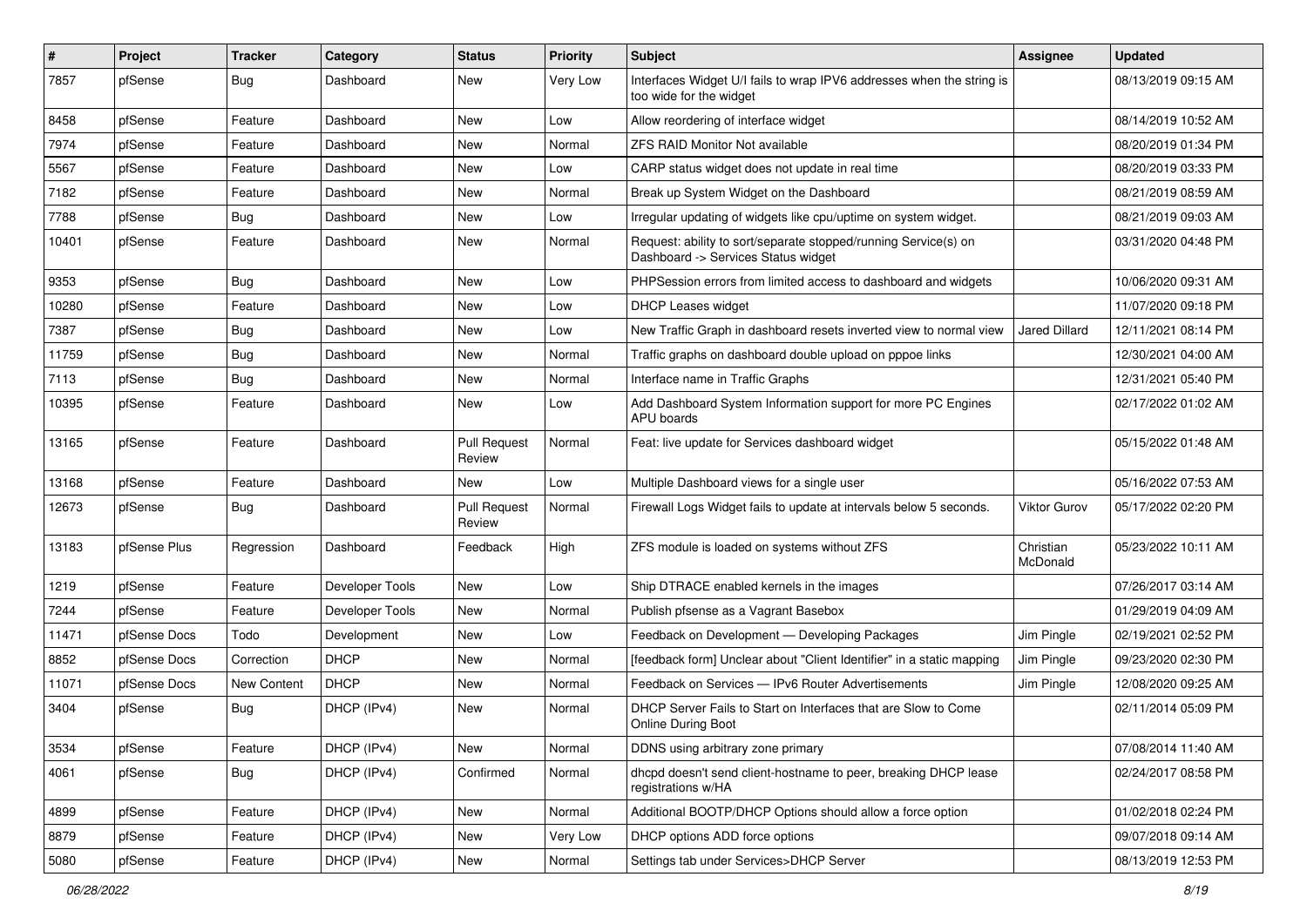| $\pmb{\#}$ | Project | <b>Tracker</b> | Category    | <b>Status</b> | Priority | <b>Subject</b>                                                                                                                     | <b>Assignee</b>      | <b>Updated</b>      |
|------------|---------|----------------|-------------|---------------|----------|------------------------------------------------------------------------------------------------------------------------------------|----------------------|---------------------|
| 6615       | pfSense | Feature        | DHCP (IPv4) | New           | Normal   | new DHCP server option                                                                                                             |                      | 08/13/2019 01:39 PM |
| 9343       | pfSense | Bug            | DHCP (IPv4) | <b>New</b>    | Normal   | diag_arp.php times out with large DHCPD leases table                                                                               |                      | 08/14/2019 01:19 PM |
| 2774       | pfSense | Feature        | DHCP (IPv4) | New           | Normal   | Extend DHCP Pools code to allow using different subnets                                                                            |                      | 08/19/2019 10:27 AM |
| 2323       | pfSense | Feature        | DHCP (IPv4) | New           | Low      | GUI doesn't allow to configure DHCP server to serve IP addresses<br>belonging to subnets wich are not associated with an interface |                      | 08/19/2019 10:27 AM |
| 7172       | pfSense | Bug            | DHCP (IPv4) | <b>New</b>    | Normal   | Sorting by hostname in Services > DHCP Server > LAN should be<br>"natural" (alphanumeric friendly)                                 |                      | 08/20/2019 03:47 PM |
| 8614       | pfSense | <b>Bug</b>     | DHCP (IPv4) | <b>New</b>    | Normal   | Cannot remove Additional BOOTP/DHCP Options                                                                                        |                      | 08/21/2019 09:15 AM |
| 3771       | pfSense | Bug            | DHCP (IPv4) | New           | Normal   | Webinterface and dhcpdcrashes with 500+ static leases                                                                              |                      | 08/21/2019 09:26 AM |
| 7441       | pfSense | Feature        | DHCP (IPv4) | New           | Low      | Display start/end times for Static Mapping leases on DHCP<br>Leases/DHCPv6 Leases                                                  |                      | 08/21/2019 10:48 AM |
| 9732       | pfSense | Feature        | DHCP (IPv4) | <b>New</b>    | Normal   | System UTC time offset in DHCP Option 2                                                                                            |                      | 09/06/2019 08:39 PM |
| 10250      | pfSense | Feature        | DHCP (IPv4) | <b>New</b>    | Very Low | DHCP lease view by interface                                                                                                       |                      | 02/11/2020 07:47 AM |
| 10345      | pfSense | Feature        | DHCP (IPv4) | New           | Normal   | DHCP lease distinction between online and offline                                                                                  |                      | 03/16/2020 07:56 AM |
| 2983       | pfSense | Feature        | DHCP (IPv4) | <b>New</b>    | Normal   | DHCPD: Add vendor-class-identifier and MAC-OIDs                                                                                    |                      | 05/29/2020 09:24 PM |
| 6544       | pfSense | Feature        | DHCP (IPv4) | New           | Very Low | RFC 3046 DHCP Option 82 support (and RFC 3315/4649/4580 for<br>IPv6                                                                |                      | 07/13/2020 02:14 AM |
| 10802      | pfSense | Feature        | DHCP (IPv4) | <b>New</b>    | Very Low | Seperator for DHCP Static Mapped leases                                                                                            |                      | 07/31/2020 10:30 AM |
| 9130       | pfSense | Feature        | DHCP (IPv4) | New           | Normal   | Request ID [#INC-16195]: DHCP - PXE Boot                                                                                           |                      | 09/10/2020 01:39 PM |
| 6960       | pfSense | Feature        | DHCP (IPv4) | New           | Normal   | Consider replacing ISC DHCP server with KEA DHCP                                                                                   |                      | 09/24/2020 01:59 PM |
| 7405       | pfSense | Feature        | DHCP (IPv4) | <b>New</b>    | Normal   | Ability to add dhcp host reservations from "Diagnostics -> ARP table"                                                              |                      | 10/12/2020 08:22 AM |
| 11004      | pfSense | Feature        | DHCP (IPv4) | New           | Low      | DHCP reservations with no IP address show entries in DHCP leases                                                                   |                      | 10/26/2020 07:22 AM |
| 8330       | pfSense | Feature        | DHCP (IPv4) | <b>New</b>    | Normal   | add options for ddns-local-address statements                                                                                      |                      | 04/27/2021 12:31 PM |
| 12067      | pfSense | <b>Bug</b>     | DHCP (IPv4) | New           | Very Low | <b>DHCP Monitoring Statistics Error</b>                                                                                            |                      | 06/21/2021 08:39 AM |
| 6362       | pfSense | Bug            | DHCP (IPv4) | Confirmed     | Normal   | DHCP Client ID not used                                                                                                            |                      | 07/09/2021 06:30 AM |
| 12070      | pfSense | Bug            | DHCP (IPv4) | <b>New</b>    | Low      | VLAN0 for WAN DHCP                                                                                                                 |                      | 12/23/2021 04:31 PM |
| 11927      | pfSense | Feature        | DHCP (IPv4) | Feedback      | Normal   | Allow DHCP not to serve a gateway - small fix                                                                                      |                      | 01/03/2022 04:17 PM |
| 8179       | pfSense | Bug            | DHCP (IPv4) | Feedback      | Normal   | Incorrect reverse DNS zone in DHCP server config for<br>non-octet-aligned subnet mask                                              | Renato Botelho       | 02/09/2022 11:17 PM |
| 12922      | pfSense | <b>Bug</b>     | DHCP (IPv4) | New           | Normal   | Classless static routes received on DHCP WAN can override chosen<br>default gateway                                                |                      | 03/28/2022 10:08 AM |
| 12959      | pfSense | <b>Bug</b>     | DHCP (IPv4) | Feedback      | Normal   | dhcplease process wrongly update host file if client-hostname is<br>empty                                                          |                      | 03/28/2022 10:26 AM |
| 4451       | pfSense | Bug            | DHCP (IPv4) | New           | Low      | Status DHCP Leases shows double entries for static entries without<br>IP address                                                   | <b>Phillip Davis</b> | 05/21/2022 04:55 PM |
| 13217      | pfSense | Bug            | DHCP (IPv4) | New           | Normal   | dhclient using default pid file location which does not exist                                                                      | Viktor Gurov         | 05/26/2022 08:09 AM |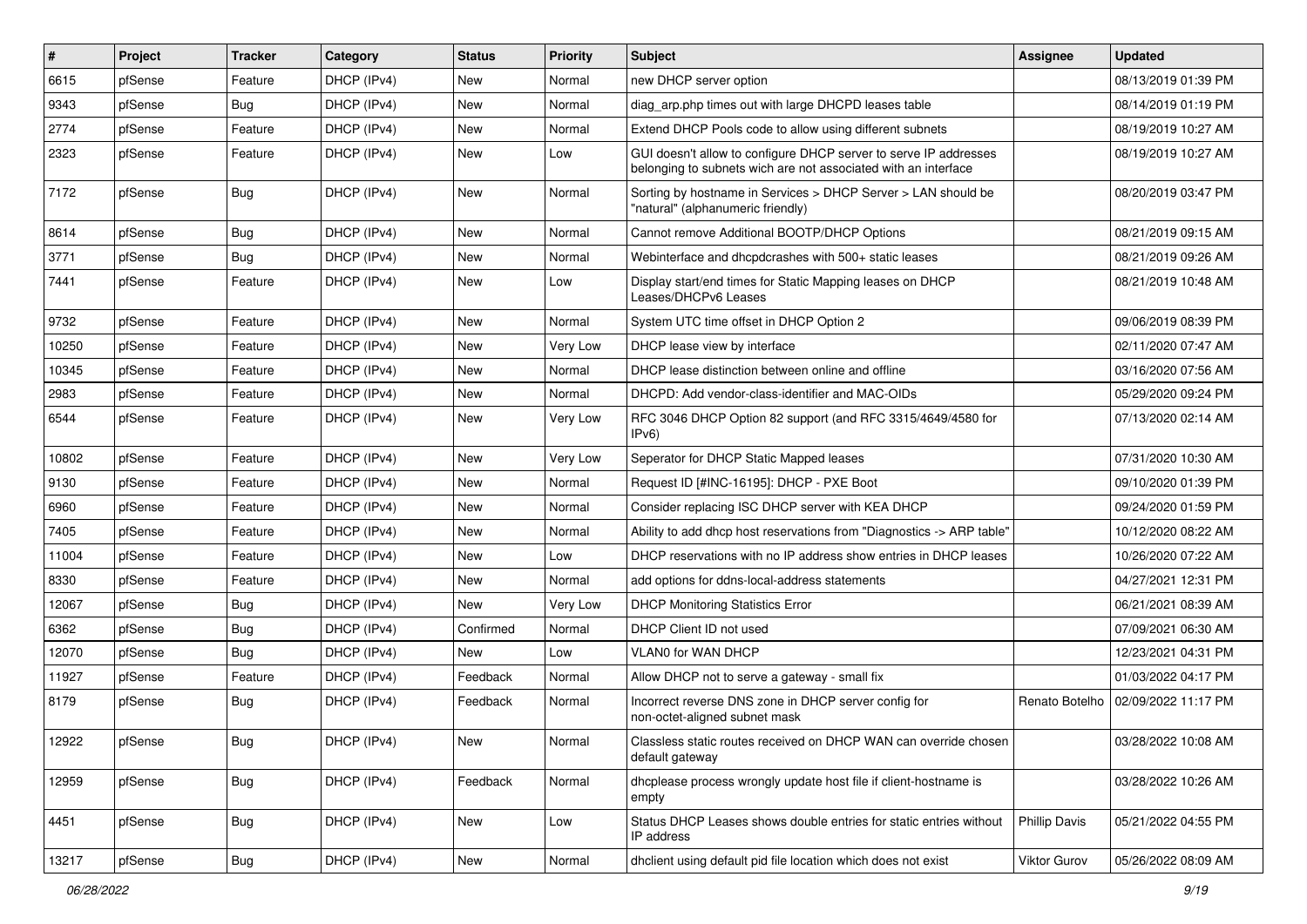| $\vert$ # | Project | <b>Tracker</b> | Category          | <b>Status</b>                 | <b>Priority</b> | <b>Subject</b>                                                                                 | Assignee           | <b>Updated</b>      |
|-----------|---------|----------------|-------------------|-------------------------------|-----------------|------------------------------------------------------------------------------------------------|--------------------|---------------------|
| 13250     | pfSense | Todo           | DHCP (IPv4)       | New                           | Very Low        | Clean up DHCP Server option language                                                           | Jim Pingle         | 06/06/2022 07:32 AM |
| 13263     | pfSense | Bug            | DHCP (IPv4)       | New                           | Low             | Deleting a static DHCP entry when the related IP is not in the arp<br>table spams the log      |                    | 06/10/2022 11:18 AM |
| 13256     | pfSense | Feature        | DHCP (IPv4)       | <b>New</b>                    | Normal          | Better handling of duplicate IPs in static DHCP assignments                                    |                    | 06/11/2022 04:51 PM |
| 13273     | pfSense | Bug            | DHCP (IPv4)       | New                           | Normal          | dholient can use conflicting recorded leases                                                   |                    | 06/14/2022 11:07 AM |
| 5950      | pfSense | Feature        | DHCP (IPv6)       | <b>New</b>                    | Normal          | DHCPv6 Server support for PD of PD-obtained networks                                           |                    | 03/04/2016 03:04 AM |
| 7734      | pfSense | Bug            | DHCP (IPv6)       | New                           | Normal          | Using opton ia pd0 does not renew prefix and prefix get dropped                                |                    | 07/31/2017 03:46 AM |
| 7821      | pfSense | Bug            | DHCP (IPv6)       | New                           | Normal          | GIF does not support broadcast                                                                 |                    | 08/29/2017 10:50 AM |
| 3185      | pfSense | Feature        | DHCP (IPv6)       | New                           | Normal          | Accommodate a DHCPv6 failover-like mechanism                                                   |                    | 11/24/2017 10:44 AM |
| 6873      | pfSense | Bug            | DHCP (IPv6)       | New                           | Low             | radvd - Too many addresses in RDNSS section when previously<br>using DHCPv6                    | Dominic<br>McKeown | 06/06/2018 10:45 AM |
| 9575      | pfSense | Feature        | DHCP (IPv6)       | New                           | Very Low        | RFC 7078 - Distributing Address Selection Policy Using DHCPv6                                  |                    | 08/14/2019 02:39 PM |
| 6283      | pfSense | Feature        | DHCP (IPv6)       | <b>New</b>                    | Normal          | Register DHCPv6 leases with DNS resolver                                                       |                    | 08/21/2019 10:48 AM |
| 10822     | pfSense | Bug            | DHCP (IPv6)       | <b>New</b>                    | Normal          | Deprecated IPv6 prefix won't be announced as deprecated to clients                             |                    | 08/10/2020 09:23 AM |
| 10714     | pfSense | <b>Bug</b>     | DHCP (IPv6)       | New                           | Normal          | radvd only gives out the prefix of the "first" IPv6 address of an<br>interface                 |                    | 10/06/2020 01:03 PM |
| 6051      | pfSense | <b>Bug</b>     | DHCP (IPv6)       | New                           | Normal          | DHCPv6 Client Failure for additional WAN Address causes<br>2-seconds-service-restart-loop      |                    | 12/03/2020 01:08 AM |
| 6691      | pfSense | <b>Bug</b>     | DHCP (IPv6)       | <b>New</b>                    | Normal          | dhcp6c quits after only two tries if no response was received                                  |                    | 12/07/2020 04:25 PM |
| 12581     | pfSense | Regression     | DHCP (IPv6)       | New                           | Normal          | CARP IPv6 assigned address does not get advertised to endpoints<br>with RADV                   |                    | 12/16/2021 02:34 PM |
| 12823     | pfSense | <b>Bug</b>     | DHCP (IPv6)       | <b>New</b>                    | Normal          | Multiple DHCP6 WAN connections PPPoE interface 'defached'<br>status                            |                    | 02/18/2022 05:39 AM |
| 7138      | pfSense | Bug            | DHCP (IPv6)       | Assigned                      | Normal          | Pfsense wide dhcpv6 client doesn't recognise if id statement                                   |                    | 04/21/2022 12:39 PM |
| 9136      | pfSense | Bug            | DHCP (IPv6)       | New                           | High            | IPv6 Tracking Interfaces Lose IPv6 Address in Certain Cases                                    |                    | 04/21/2022 12:39 PM |
| 9536      | pfSense | Feature        | DHCP (IPv6)       | New                           | Normal          | Support dynamic prefix in DHCPv6 Server                                                        |                    | 05/25/2022 04:27 AM |
| 13237     | pfSense | Bug            | DHCP (IPv6)       | New                           | Normal          | dhcp6c script cannot be executed safely                                                        |                    | 06/01/2022 11:20 AM |
| 13248     | pfSense | Regression     | DHCP (IPv6)       | New                           | Normal          | IPv6 Router Advertisements runs when config.xml does not contain<br>an entry for the interface |                    | 06/05/2022 07:44 PM |
| 13253     | pfSense | Bug            | DHCP (IPv6)       | New                           | Normal          | dhcp6c" is not restarted when applying settings when multiple<br>WANs are configured for DHCP6 |                    | 06/06/2022 02:58 PM |
| 13296     | pfSense | Feature        | DHCP (IPv6)       | New                           | Normal          | Add support for DHCP6 OPTION_PD_EXCLUDE (RFC 6603)                                             |                    | 06/24/2022 10:10 PM |
| 12947     | pfSense | Bug            | DHCP (IPv6)       | <b>Pull Request</b><br>Review | Normal          | DHCP6 client does not take any action if the interface IPv6 address<br>changes during renewal  |                    | 06/27/2022 07:31 AM |
| 4680      | pfSense | <b>Bug</b>     | <b>DHCP Relay</b> | New                           | Normal          | DHCP relay does not work with DHCP server on other end of<br>OpenVPN tunnel                    |                    | 05/05/2015 06:55 PM |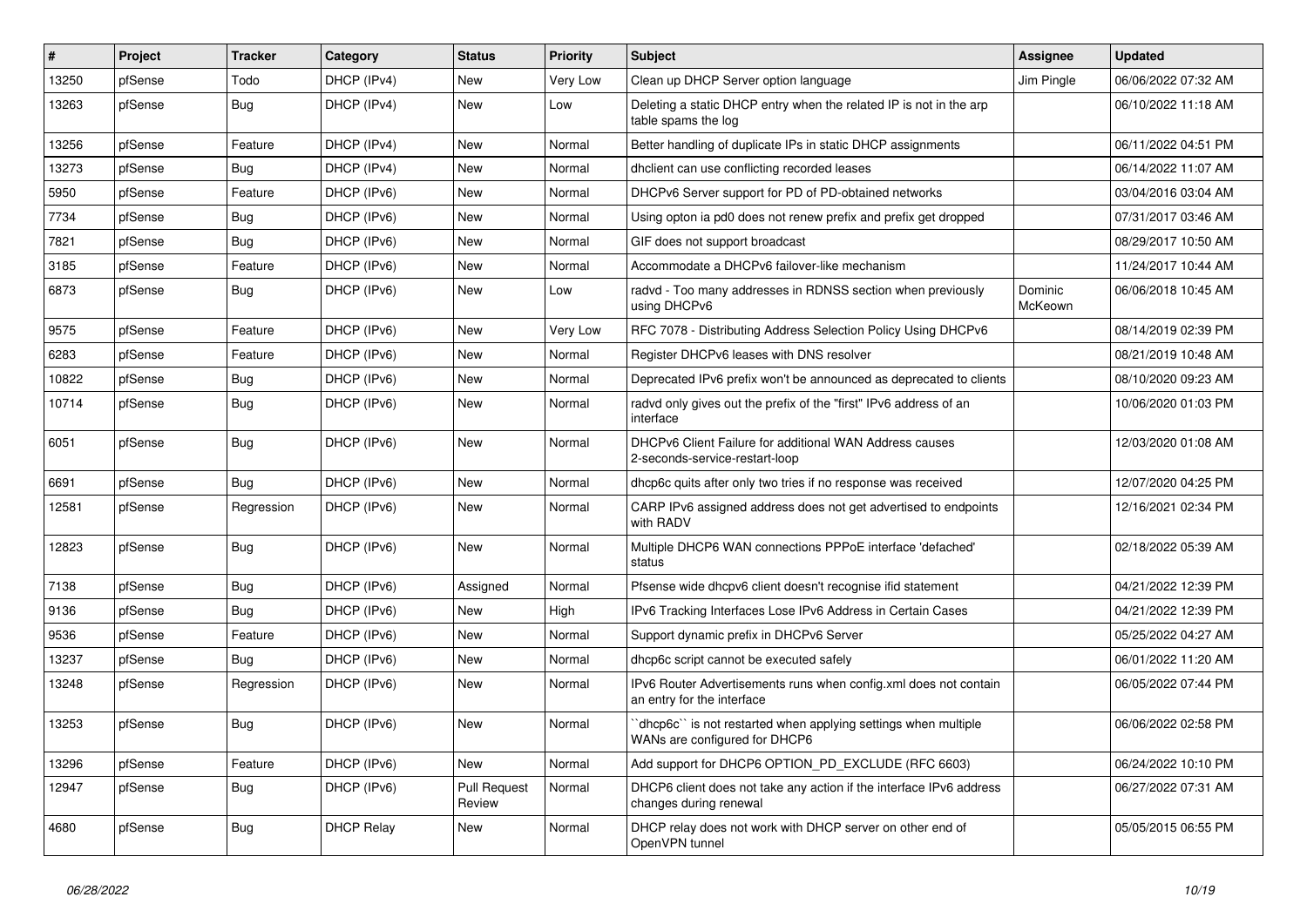| $\pmb{\#}$ | Project      | <b>Tracker</b> | Category             | <b>Status</b>                 | <b>Priority</b> | <b>Subject</b>                                                                     | Assignee   | <b>Updated</b>      |
|------------|--------------|----------------|----------------------|-------------------------------|-----------------|------------------------------------------------------------------------------------|------------|---------------------|
| 9680       | pfSense      | Feature        | <b>DHCP Relay</b>    | <b>New</b>                    | Normal          | Seperate DHCP Server and relay per interface                                       |            | 02/27/2020 10:47 AM |
| 10715      | pfSense      | Bug            | <b>DHCP Relay</b>    | <b>New</b>                    | Normal          | DHCPv6 relay always uses the "first" IPv6 address of an interface                  |            | 06/29/2020 05:01 AM |
| 10904      | pfSense      | Feature        | <b>DHCP Relay</b>    | <b>Pull Request</b><br>Review | Normal          | Support vti interfaces in dhcrelay                                                 | Luiz Souza | 10/12/2020 07:35 AM |
| 11149      | pfSense      | Bug            | <b>DHCP Relay</b>    | <b>New</b>                    | Normal          | DHCP relay won't start with DHCP server behind gateway                             |            | 03/22/2021 05:13 AM |
| 12120      | pfSense      | Feature        | <b>DHCP Relay</b>    | <b>New</b>                    | Normal          | Permit several sets of destination DHCP servers in DHCP relay                      |            | 07/11/2021 05:41 PM |
| 12508      | pfSense      | <b>Bug</b>     | <b>DHCP Relay</b>    | New                           | Normal          | DHCP Relay over VPN                                                                |            | 11/06/2021 11:25 AM |
| 7589       | pfSense      | Bug            | <b>Diagnostics</b>   | New                           | Normal          | diag edit.php old print info box                                                   |            | 05/20/2017 05:02 PM |
| 7590       | pfSense      | Bug            | Diagnostics          | New                           | Normal          | diag edit do not save when nothing to sae (in directory browse view)               |            | 05/20/2017 05:04 PM |
| 4914       | pfSense      | Feature        | Diagnostics          | New                           | Low             | <b>Packet Capture Settings</b>                                                     |            | 08/20/2019 08:51 AM |
| 4456       | pfSense      | Feature        | Diagnostics          | New                           | Normal          | Packet capture additional filtering options                                        |            | 08/20/2019 03:30 PM |
| 5556       | pfSense      | Feature        | <b>Diagnostics</b>   | New                           | Normal          | No error when downloading non-existing file on Diagnostics/Execute                 |            | 08/20/2019 03:43 PM |
| 6804       | pfSense      | Feature        | Diagnostics          | <b>New</b>                    | Very Low        | Add row counter into Diagnostics -> Edit File                                      |            | 08/20/2019 03:44 PM |
| 7459       | pfSense      | Feature        | <b>Diagnostics</b>   | New                           | Low             | "Refresh" button for Diagnostics/Tables display                                    |            | 08/21/2019 09:27 AM |
| 7442       | pfSense      | Feature        | Diagnostics          | New                           | Low             | Suggestions for Diagnostics / ARP Table and Diagnostics / NDP<br>Table             |            | 08/21/2019 09:27 AM |
| 1656       | pfSense      | Feature        | <b>Diagnostics</b>   | <b>New</b>                    | Normal          | Teach pfctl to kill states by port number                                          |            | 08/21/2019 09:55 AM |
| 7848       | pfSense      | Bug            | Diagnostics          | <b>New</b>                    | Low             | NDP Table Sort by Expiration Error                                                 |            | 08/26/2019 02:56 PM |
| 9718       | pfSense      | Feature        | Diagnostics          | New                           | Low             | Make diag_states_summary table sortable                                            |            | 10/06/2020 09:12 AM |
| 11856      | pfSense      | Feature        | <b>Diagnostics</b>   | New                           | Normal          | Replace/add Alias or DNS names for known LAN addresses in the<br>State table       |            | 04/27/2021 08:01 AM |
| 12343      | pfSense      | Feature        | Diagnostics          | <b>New</b>                    | Low             | Real time traffic monitoring                                                       |            | 09/06/2021 01:26 PM |
| 3796       | pfSense      | <b>Bug</b>     | Diagnostics          | Confirmed                     | Normal          | States summary fails and is very slow with large state tables                      |            | 12/11/2021 08:03 PM |
| 12791      | pfSense Docs | New Content    | Diagnostics          | New                           | Normal          | Diagnostic Information for Support (pfSense)                                       |            | 02/13/2022 08:49 PM |
| 12757      | pfSense      | <b>Bug</b>     | <b>Diagnostics</b>   | <b>Pull Request</b><br>Review | Very Low        | Clean up /etc/inc/filter.inc use of pfctl -F                                       |            | 05/17/2022 02:18 PM |
| 12883      | pfSense Docs | Todo           | <b>DNS</b>           | New                           | Normal          | Feedback on Services - DNS Resolver - Host Overrides                               |            | 02/28/2022 07:54 PM |
| 2410       | pfSense      | Feature        | <b>DNS Forwarder</b> | New                           | Normal          | Support name based aliasing via CNAMEs or some other<br>mechanism.                 |            | 12/11/2012 09:56 PM |
| 12139      | pfSense      | Feature        | <b>DNS Forwarder</b> | New                           | Normal          | Add support in for specifying a DNSMASQ configuration file                         |            | 07/16/2021 09:45 PM |
| 7329       | pfSense      | Bug            | <b>DNS Forwarder</b> | New                           | Low             | <b>DHCP Not Updating DNS</b>                                                       |            | 01/21/2022 09:16 PM |
| 4798       | pfSense      | Feature        | <b>DNS Resolver</b>  | New                           | Normal          | Make host and domain overrides available to both DNS Resolver<br>and DNS Forwarder |            | 06/29/2015 02:14 AM |
| 7852       | pfSense      | Feature        | <b>DNS Resolver</b>  | New                           | Normal          | Add views support to Unbound GUI                                                   |            | 09/11/2017 12:26 PM |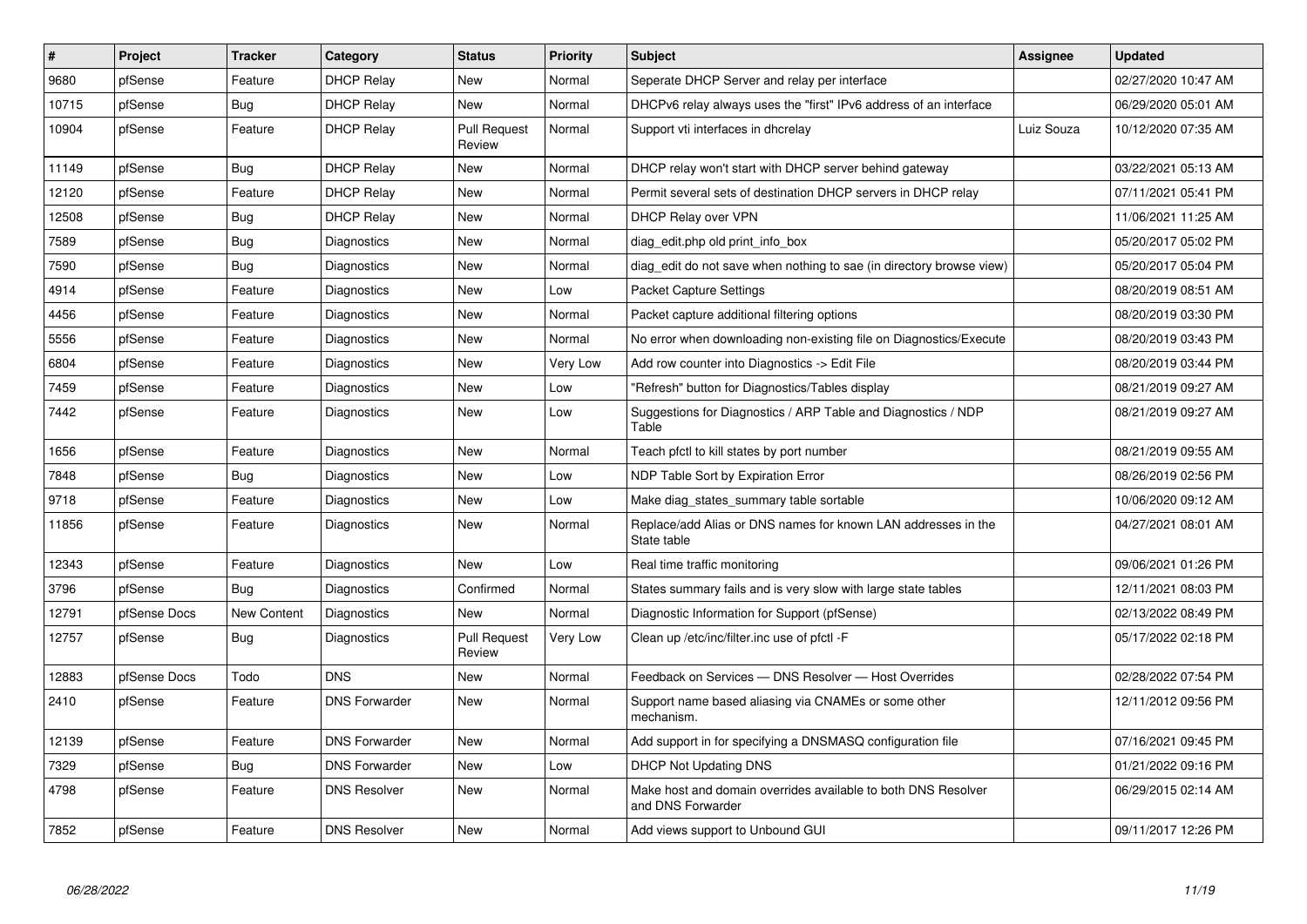| $\vert$ # | Project | Tracker    | Category            | <b>Status</b> | <b>Priority</b> | Subject                                                                                                                       | <b>Assignee</b> | <b>Updated</b>      |
|-----------|---------|------------|---------------------|---------------|-----------------|-------------------------------------------------------------------------------------------------------------------------------|-----------------|---------------------|
| 8236      | pfSense | Feature    | <b>DNS Resolver</b> | <b>New</b>    | Normal          | Ability to configure "forward-first" and "forward-host" options for more<br>robust domain overrides in DNS Resolver           |                 | 12/26/2017 01:26 AM |
| 7495      | pfSense | Feature    | <b>DNS Resolver</b> | <b>New</b>    | Low             | Ability to set TTL for local for Unbound host overrides and dhcp<br>leases                                                    |                 | 03/06/2018 09:46 AM |
| 9037      | pfSense | <b>Bug</b> | <b>DNS Resolver</b> | <b>New</b>    | Normal          | Unbound not logging to syslog after reboot                                                                                    |                 | 10/12/2018 05:09 AM |
| 9436      | pfSense | Feature    | <b>DNS Resolver</b> | <b>New</b>    | Normal          | Unbound: enable dnstap support                                                                                                |                 | 03/27/2019 07:54 PM |
| 6430      | pfSense | Bug        | <b>DNS Resolver</b> | Confirmed     | Low             | pfsense should sanity-check hostnames when copying from<br>dhcpd.leases to /etc/hosts                                         |                 | 08/13/2019 01:23 PM |
| 6103      | pfSense | Feature    | <b>DNS Resolver</b> | <b>New</b>    | Normal          | DNS Resolver Outgoing Interfaces should be able to use Gateway<br>Groups                                                      |                 | 10/21/2019 08:02 AM |
| 10143     | pfSense | <b>Bug</b> | <b>DNS Resolver</b> | New           | Normal          | System hostname DNS entry is assigned to the wrong IP on<br>multi-wan setups                                                  |                 | 12/31/2019 02:33 PM |
| 10342     | pfSense | <b>Bug</b> | <b>DNS Resolver</b> | New           | Normal          | Unbound domain overrides stop resolving periodically. They only<br>resume after the service has been restarted.               |                 | 03/13/2020 10:35 AM |
| 9654      | pfSense | Bug        | <b>DNS Resolver</b> | <b>New</b>    | Normal          | After reboot, the DNS resolver must be restarted before it will<br>advertise the ipv6 DNS address of the router.              |                 | 11/20/2020 03:12 AM |
| 10624     | pfSense | Bug        | DNS Resolver        | <b>New</b>    | Normal          | Unbound configuration memory leak with python module + register<br>DHCP leases active                                         |                 | 02/26/2021 10:27 AM |
| 11921     | pfSense | Feature    | <b>DNS Resolver</b> | <b>New</b>    | Very Low        | Feature Request: Compile unbound with EDNS Client Subnet (ECS)<br>module (--enable-subnet)                                    |                 | 05/14/2021 07:29 AM |
| 7096      | pfSense | Bug        | <b>DNS Resolver</b> | Feedback      | Normal          | Unbound fails to start on boot if specific network devices are<br>configured in the "Network Interfaces"                      |                 | 11/22/2021 08:59 AM |
| 12551     | pfSense | Feature    | <b>DNS Resolver</b> | <b>New</b>    | Low             | Add ability to set DNS resolver search domain list                                                                            |                 | 12/01/2021 11:18 AM |
| 7152      | pfSense | <b>Bug</b> | <b>DNS Resolver</b> | <b>New</b>    | Normal          | Unbound / DNS Resolver issue if "Register DHCP static mappings in<br>the DNS Resolver" set before wildcard DNS custom options |                 | 12/18/2021 04:59 PM |
| 1819      | pfSense | Bug        | <b>DNS Resolver</b> | <b>New</b>    | Normal          | DNS Resolver Not Registering DHCP Server Specified Domain<br>Name                                                             | Luiz Souza      | 04/28/2022 01:53 PM |
| 12612     | pfSense | Bug        | <b>DNS Resolver</b> | <b>New</b>    | Normal          | DNS Resolver is restarted during every "rc.newwanip" event                                                                    |                 | 06/03/2022 07:13 AM |
| 13254     | pfSense | Bug        | <b>DNS Resolver</b> | <b>New</b>    | Normal          | DNS resolver does not update "unbound.conf" file during link down<br>events                                                   |                 | 06/08/2022 07:55 AM |
| 5413      | pfSense | Bug        | <b>DNS Resolver</b> | Confirmed     | High            | Incorrect Handling of Unbound Resolver [service restarts, cache<br>loss, DNS service interruption]                            |                 | 06/19/2022 11:11 PM |
| 7292      | pfSense | Feature    | Dynamic DNS         | New           | Normal          | DynamicDNS configuration does not sync to HA secondary                                                                        |                 | 02/21/2017 04:56 PM |
| 7718      | pfSense | Feature    | Dynamic DNS         | New           | Very Low        | Hostname for Custom DynDNS Updater.                                                                                           |                 | 07/24/2017 10:05 AM |
| 8406      | pfSense | <b>Bug</b> | Dynamic DNS         | New           | Normal          | DDNS IPV6 Cloudflare Client does not detect PPOE address                                                                      |                 | 03/31/2018 11:56 AM |
| 9063      | pfSense | Feature    | <b>Dynamic DNS</b>  | New           | Normal          | Allow dynamic DNS client entry to specify which Check IP service to<br>use                                                    |                 | 10/24/2018 11:53 AM |
| 9504      | pfSense | <b>Bug</b> | Dynamic DNS         | New           | Normal          | Multiple Dynamic DNS update notifications for the same interface,<br>not differentiated by the hostname                       |                 | 05/07/2019 07:46 AM |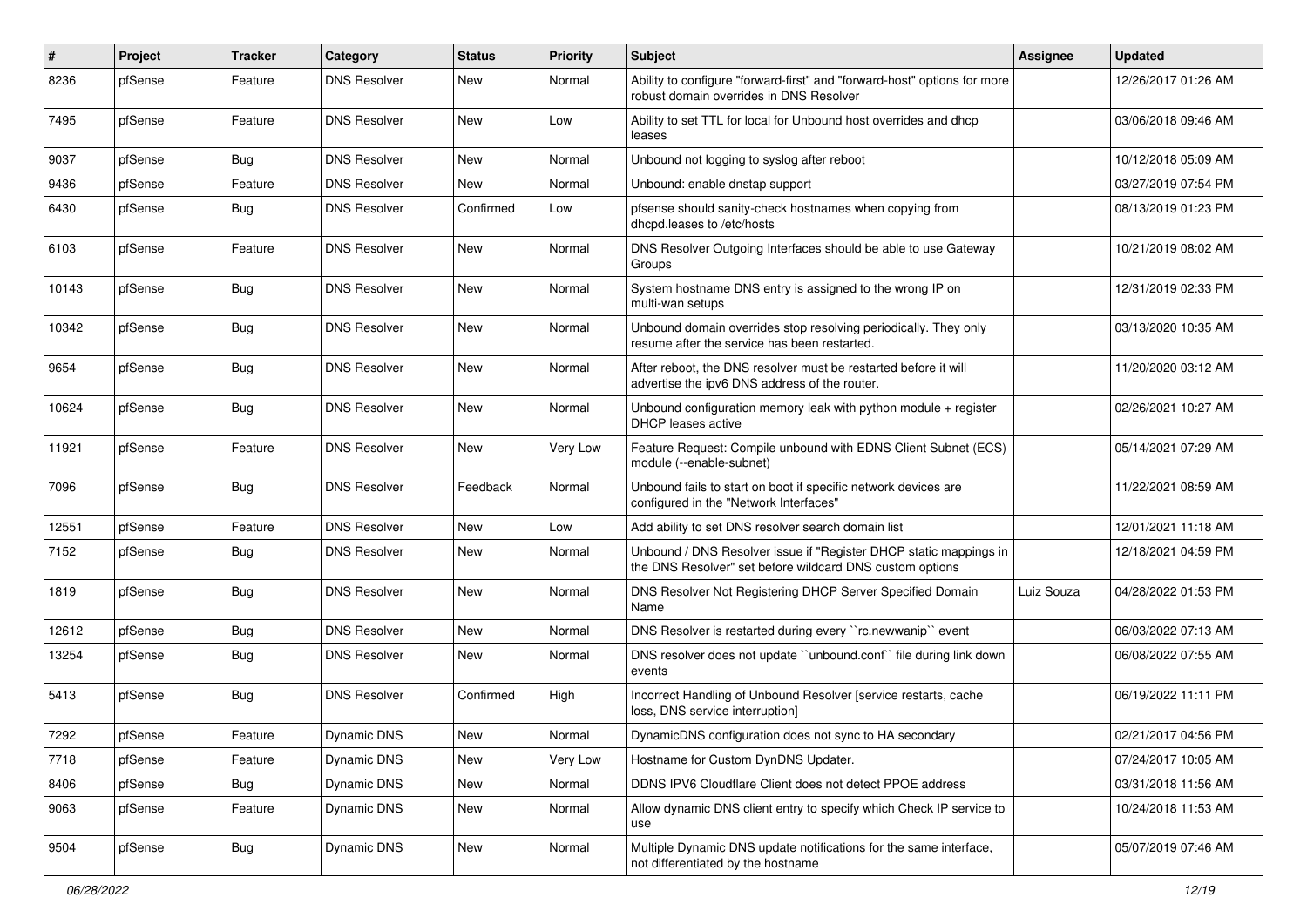| $\sharp$ | Project                | <b>Tracker</b> | Category              | <b>Status</b>                 | <b>Priority</b> | <b>Subject</b>                                                                                    | <b>Assignee</b>                | <b>Updated</b>      |
|----------|------------------------|----------------|-----------------------|-------------------------------|-----------------|---------------------------------------------------------------------------------------------------|--------------------------------|---------------------|
| 9664     | pfSense                | Bug            | <b>Dynamic DNS</b>    | <b>New</b>                    | Normal          | DynDNS and Dual-wan problem with CloudFlare (works with No-Ip)                                    |                                | 08/03/2019 10:00 AM |
| 8500     | pfSense                | Bug            | <b>Dynamic DNS</b>    | New                           | Low             | Incorrect categorization of status/info messages from phpDynDNS                                   |                                | 08/16/2019 12:50 PM |
| 7418     | pfSense                | Feature        | <b>Dynamic DNS</b>    | <b>New</b>                    | Normal          | Dynamic dns should be sorted interface name                                                       |                                | 08/21/2019 08:58 AM |
| 9805     | pfSense                | Bug            | Dynamic DNS           | <b>New</b>                    | Normal          | dynDNS cloudflare multiple entries                                                                |                                | 10/02/2019 04:51 PM |
| 10000    | pfSense                | Bug            | Dynamic DNS           | <b>New</b>                    | Normal          | Azure Dynamic DNS A and AAAA Records for Apex Zone                                                |                                | 03/31/2020 09:03 AM |
| 8432     | pfSense                | Bug            | Dynamic DNS           | <b>New</b>                    | Normal          | Dynamic DNS Client gives an error that it can't find IPv6 address<br>when WAN interface is a LAGG |                                | 09/17/2020 05:23 AM |
| 11084    | pfSense                | Feature        | Dynamic DNS           | <b>New</b>                    | Normal          | Dynamic DNS include option to specify virtual IP addresses                                        |                                | 11/19/2020 01:26 PM |
| 11147    | pfSense                | Bug            | <b>Dynamic DNS</b>    | <b>New</b>                    | Normal          | Domeneshop DynDNS IPv4 and IPv6                                                                   |                                | 12/09/2020 11:47 PM |
| 11177    | pfSense                | <b>Bug</b>     | Dynamic DNS           | <b>New</b>                    | Normal          | DDNSv6 not using Check IP Services                                                                |                                | 12/21/2020 05:02 AM |
| 10962    | pfSense                | Feature        | Dynamic DNS           | <b>New</b>                    | Normal          | Add Cpanel support for Dynamic DNS Clients                                                        |                                | 12/28/2020 01:56 PM |
| 12063    | pfSense Docs           | Todo           | Dynamic DNS           | New                           | Normal          | Feedback on Services — Dynamic DNS — Configuring RFC 2136<br>Dynamic DNS updates                  |                                | 06/18/2021 06:24 PM |
| 12494    | pfSense                | Feature        | <b>Dynamic DNS</b>    | <b>Pull Request</b><br>Review | Normal          | DynDNS: make simultaneous update of IP and LegacyIP possible                                      | <b>Lukas Wiest</b>             | 11/01/2021 08:52 AM |
| 12495    | pfSense                | Feature        | <b>Dynamic DNS</b>    | <b>Pull Request</b><br>Review | Normal          | DynDNS: add deSEC IPv4&v6 simultaneos update                                                      | Lukas Wiest                    | 11/01/2021 08:53 AM |
| 12602    | pfSense                | Feature        | Dynamic DNS           | New                           | Normal          | DHCPv6 should allow DDNS Client updates for hosts                                                 |                                | 12/15/2021 11:00 AM |
| 12848    | pfSense                | Feature        | <b>Dynamic DNS</b>    | New                           | Normal          | Evaluation of the DynDNS "Result Match" string                                                    |                                | 02/22/2022 02:01 AM |
| 12877    | pfSense                | <b>Bug</b>     | <b>Dynamic DNS</b>    | Feedback                      | Normal          | Cloudflare DynDNS fails to update more than two addresses                                         |                                | 05/29/2022 06:56 PM |
| 13167    | pfSense                | Bug            | Dynamic DNS           | New                           | Normal          | phpDynDNS: DigitalOcean ddns update fails (bad request, invalid<br>character '-' in request id)   |                                | 06/16/2022 09:30 PM |
| 13298    | pfSense                | Bug            | Dynamic DNS           | <b>Pull Request</b><br>Review | Normal          | Dynv6 does not check response code when updating                                                  | <b>Tiago Beling</b><br>d'Avila | 06/24/2022 07:47 AM |
| 13303    | pfSense                | <b>Bug</b>     | Dynamic DNS           | <b>Pull Request</b><br>Review | Normal          | DynDNS - DNSExit no longer working                                                                | Koen Zomers                    | 06/27/2022 10:56 AM |
| 11178    | pfSense Packages       | Feature        | Filer                 | <b>New</b>                    | Normal          | Filer do not ask what to do with previous filename                                                |                                | 12/31/2020 02:45 AM |
| 11235    | pfSense Packages   Bug |                | Filer                 | <b>New</b>                    | Normal          | Filer run script when "state" unchanged                                                           |                                | 01/08/2021 07:24 AM |
| 11180    | pfSense Packages   Bug |                | Filer                 | Feedback                      | Normal          | Filer run action for files on sync that wan't been modified                                       | Viktor Gurov                   | 01/08/2021 07:27 AM |
| 10426    | pfSense Packages       | Bug            | Filer                 | Feedback                      | Normal          | Filer must validate that File name is unig                                                        |                                | 04/20/2022 11:02 AM |
| 13067    | pfSense                | <b>Bug</b>     | <b>FilterDNS</b>      | <b>New</b>                    | Normal          | filterdns resolve interval is twice the intended value                                            |                                | 04/17/2022 07:45 PM |
| 9685     | pfSense Docs           | Correction     | <b>Firewall Rules</b> | New                           | Normal          | Feedback on Firewall - Floating Rules                                                             | Jim Pingle                     | 09/23/2020 02:57 PM |
| 12268    | pfSense Docs           | Todo           | Firewall Rules        | <b>New</b>                    | Normal          | Feedback on Firewall - Aliases                                                                    |                                | 08/17/2021 12:55 AM |
| 13020    | pfSense Docs           | Todo           | Firewall Rules        | <b>New</b>                    | Normal          | easyrule command documentation should document permissible<br>wildcards                           | Jim Pingle                     | 04/04/2022 08:01 AM |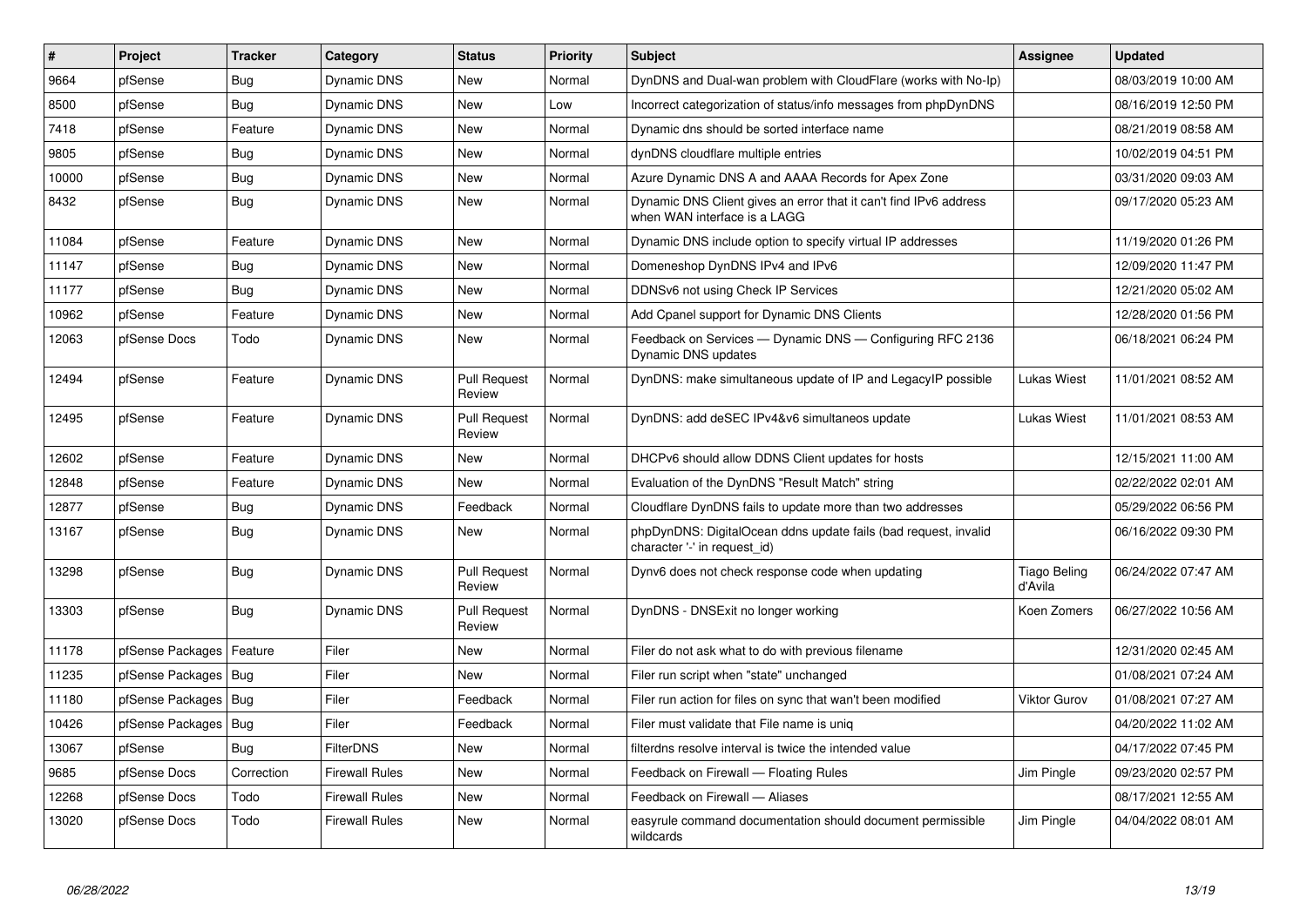| $\vert$ # | Project                       | <b>Tracker</b> | Category          | <b>Status</b>                 | <b>Priority</b> | Subject                                                                    | Assignee            | <b>Updated</b>      |
|-----------|-------------------------------|----------------|-------------------|-------------------------------|-----------------|----------------------------------------------------------------------------|---------------------|---------------------|
| 12770     | pfSense Docs                  | Todo           | Firewall Rules    | <b>Pull Request</b><br>Review | Normal          | Feedback on Firewall — Configuring firewall rules                          |                     | 06/27/2022 07:42 AM |
| 11184     | pfSense                       | Bug            | FreeBSD           | New                           | Normal          | PF: State policy cannot be configurable                                    |                     | 02/09/2021 02:43 AM |
| 11352     | pfSense                       | <b>Bug</b>     | FreeBSD           | New                           | Low             | CTF types > 2^15 in the pfSense kernel config results in DTrace<br>failing | Scott Long          | 03/17/2021 02:52 AM |
| 12740     | pfSense                       | Bug            | FreeBSD           | Incomplete                    | Normal          | panic: esp input cb: Unexpected address family                             |                     | 01/27/2022 01:19 PM |
| 4506      | pfSense Packages              | Feature        | FreeRADIUS        | New                           | Normal          | FreeRADIUS groups/hunt groups                                              |                     | 03/10/2015 08:51 PM |
| 7403      | pfSense Packages   Bug        |                | FreeRADIUS        | <b>New</b>                    | Normal          | Captive Portal + freeradius2 + MySQL problems with German<br>Umlaut        |                     | 03/17/2017 09:12 AM |
| 7608      | pfSense Packages   Feature    |                | FreeRADIUS        | <b>New</b>                    | Very Low        | Captive Portal amount of traffic Account + Free Radius+Mysql               |                     | 05/28/2017 09:08 AM |
| 8161      | pfSense Packages              | Feature        | FreeRADIUS        | New                           | Very Low        | Add virtual server support to FreeRadius                                   |                     | 12/05/2017 01:57 PM |
| 8224      | pfSense Packages              | Feature        | FreeRADIUS        | <b>New</b>                    | Normal          | Add "OU" field to FreeRADIUS page                                          |                     | 02/21/2018 12:53 AM |
| 8836      | pfSense Packages              | Feature        | FreeRADIUS        | New                           | Normal          | Define Idap group vlan assignment in users file                            |                     | 08/26/2018 07:53 AM |
| 8769      | pfSense Packages   Feature    |                | FreeRADIUS        | New                           | Normal          | Allow FreeRADIUS users to change their own Passwords and Pins              |                     | 10/11/2018 11:34 AM |
| 8589      | pfSense Packages   Bug        |                | <b>FreeRADIUS</b> | New                           | Normal          | FreeRadius 0.15.5 2 ignoring tunnelled-reply=no                            |                     | 02/18/2019 03:40 PM |
| 8513      | pfSense Packages              | <b>Bug</b>     | FreeRADIUS        | <b>New</b>                    | High            | Freeradius 3.x Idap problem                                                |                     | 02/18/2019 05:22 PM |
| 8251      | pfSense Packages   Bug        |                | FreeRADIUS        | Feedback                      | Normal          | Captiveportal + FreeRadius "Last activity" resets to Session start         |                     | 08/13/2019 11:10 AM |
| 8031      | pfSense Packages              | Feature        | FreeRADIUS        | <b>New</b>                    | Normal          | FreeRADIUS copy entry function                                             |                     | 08/16/2019 01:01 PM |
| 9704      | pfSense Packages   Feature    |                | FreeRADIUS        | New                           | Normal          | Enable filter_username                                                     |                     | 08/27/2019 12:07 PM |
| 10377     | pfSense Packages   Feature    |                | FreeRADIUS        | New                           | Very Low        | Allow usage of TOTP (Google-Authenticator) without PIN                     |                     | 03/30/2020 11:43 AM |
| 10695     | pfSense Packages   Bug        |                | FreeRADIUS        | <b>New</b>                    | Normal          | FreeRadius Accounting skipping MBs after reboot due to power<br>down       |                     | 06/24/2020 04:49 AM |
| 11026     | pfSense Packages   Feature    |                | FreeRADIUS        | New                           | Low             | Feedback on Packages - FreeRADIUS package                                  |                     | 11/02/2020 07:21 AM |
| 11138     | pfSense Packages              | Feature        | <b>FreeRADIUS</b> | <b>New</b>                    | Normal          | new WebGUI checkboxes needed                                               |                     | 12/07/2020 08:28 AM |
| 11331     | pfSense Packages   Bug        |                | FreeRADIUS        | Feedback                      | Normal          | FreeRADIUS latest package upgrade broke Plain Mac<br>Authentication        | Viktor Gurov        | 01/30/2021 10:08 AM |
| 11388     | pfSense Packages   Bug        |                | FreeRADIUS        | Feedback                      | Normal          | Captive Portal authentication error with MySQL backend                     | Viktor Gurov        | 02/10/2021 08:54 AM |
| 11802     | pfSense Packages   Bug        |                | FreeRADIUS        | New                           | Normal          | FreeRADIUS sync                                                            |                     | 05/10/2021 04:18 AM |
| 11534     | pfSense Packages   Regression |                | FreeRADIUS        | <b>New</b>                    | High            | FreeRADIUS EAP anonymous connection forbidden out-of-tunnel                |                     | 07/14/2021 02:32 AM |
| 11746     | pfSense Packages   Bug        |                | FreeRADIUS        | Feedback                      | Normal          | Second LDAP server configuration misses the ipaNThash control<br>attribute | Viktor Gurov        | 07/14/2021 01:44 PM |
| 11980     | pfSense Packages   Bug        |                | FreeRADIUS        | Feedback                      | Normal          | EAP does not work with SQL backend                                         |                     | 07/21/2021 07:24 AM |
| 12286     | pfSense Packages   Bug        |                | FreeRADIUS        | New                           | Normal          | Add support for ntlm auth in LDAP                                          |                     | 08/20/2021 08:27 AM |
| 12126     | pfSense Packages   Bug        |                | FreeRADIUS        | New                           | Normal          | freeradius3 0.15.7 31                                                      |                     | 10/11/2021 08:21 AM |
| 11054     | pfSense Packages   Bug        |                | FreeRADIUS        | Assigned                      | Normal          | Check Client Certificate CN not working as described                       | <b>Viktor Gurov</b> | 12/14/2021 07:22 AM |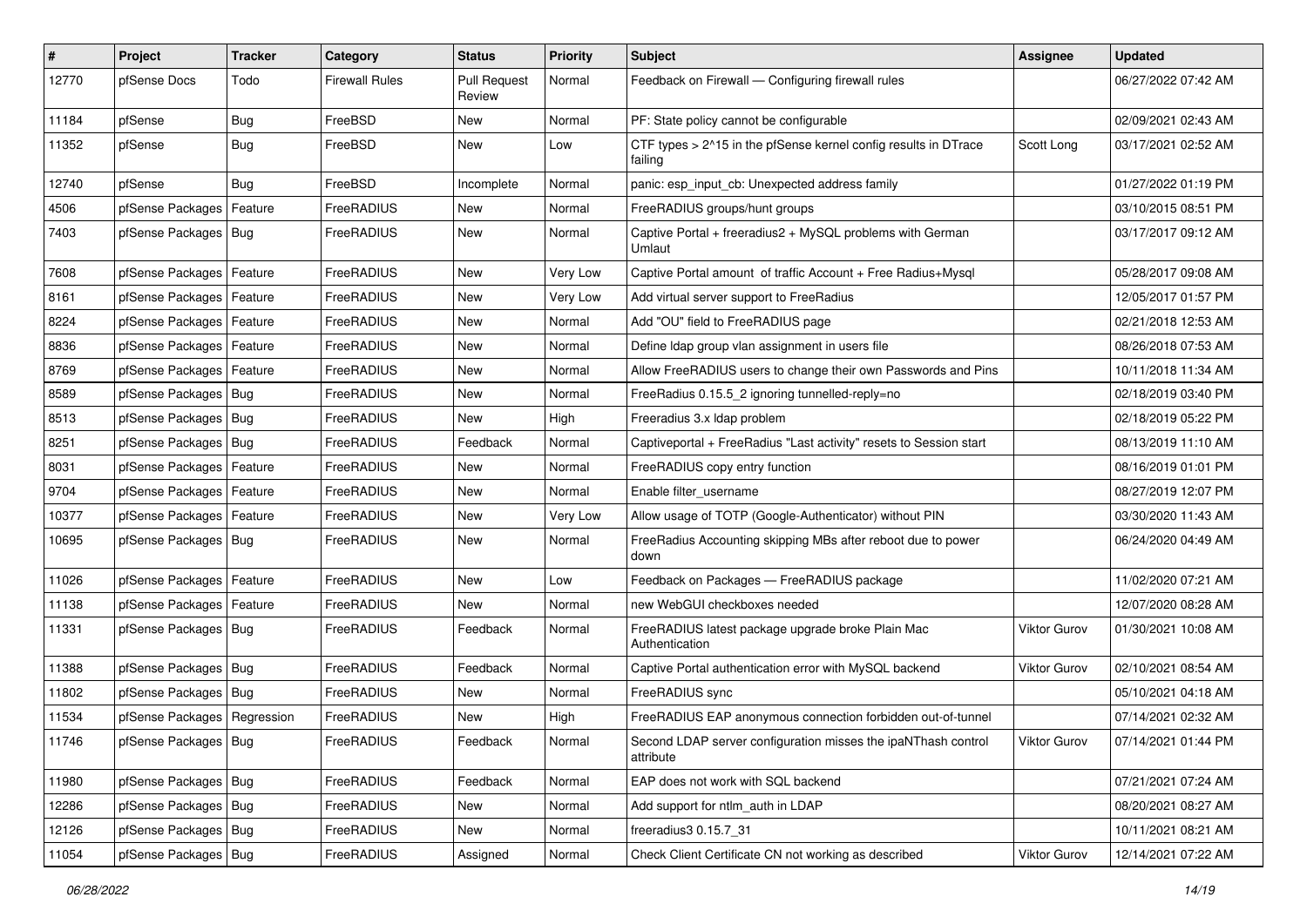| $\pmb{\#}$ | Project                    | <b>Tracker</b> | Category   | <b>Status</b>                 | <b>Priority</b> | <b>Subject</b>                                                                                                                                                          | Assignee            | <b>Updated</b>      |
|------------|----------------------------|----------------|------------|-------------------------------|-----------------|-------------------------------------------------------------------------------------------------------------------------------------------------------------------------|---------------------|---------------------|
| 8516       | pfSense Packages           | <b>Bug</b>     | FreeRADIUS | New                           | Normal          | FreeRADIUS requires settings re-saved after pfSense upgrade                                                                                                             | Jim Pingle          | 12/31/2021 05:58 PM |
| 12742      | pfSense Packages   Bug     |                | FreeRADIUS | Feedback                      | Normal          | freeRADIUS virtual-server-default: modules dailycounter,<br>monthlycounter, noresetcounter, expire_on_login in authorize<br>section prevent virtual server from loading |                     | 03/01/2022 12:45 PM |
| 8264       | pfSense Packages   Bug     |                | FreeRADIUS | <b>New</b>                    | Normal          | Radiusd restart on WAN change results in freeradius not running<br>(and possible solution)                                                                              |                     | 04/21/2022 12:39 PM |
| 10297      | pfSense Packages   Feature |                | FreeRADIUS | Assigned                      | Normal          | IPv6 user attributes                                                                                                                                                    |                     | 04/21/2022 12:39 PM |
| 10908      | pfSense Packages           | Feature        | FreeRADIUS | Feedback                      | Normal          | FreeRADIUS server certificate not using full CA chain                                                                                                                   | Viktor Gurov        | 04/22/2022 02:19 AM |
| 10871      | pfSense Packages           | Feature        | FreeRADIUS | Feedback                      | Normal          | Extra time period counters for SQL backend                                                                                                                              | <b>Viktor Gurov</b> | 04/22/2022 02:19 AM |
| 13284      | pfSense Packages   Feature |                | FreeRADIUS | New                           | Normal          | Option to define "Issuer" in OPT configuration.                                                                                                                         | Jakob<br>Nordgarden | 06/19/2022 12:10 PM |
| 12982      | pfSense Packages   Bug     |                | FreeRADIUS | <b>New</b>                    | Normal          | FreeRadius RadReply table entries missing from pf                                                                                                                       |                     | 06/19/2022 05:38 PM |
| 9141       | pfSense Packages           | Feature        | <b>FRR</b> | New                           | Very Low        | FRR xmlrpc                                                                                                                                                              | Jim Pingle          | 11/26/2018 07:49 AM |
| 10294      | pfSense Packages   Bug     |                | <b>FRR</b> | New                           | Normal          | FRR Route Counts Incorrect on Status Page                                                                                                                               | Jim Pingle          | 02/26/2020 11:08 AM |
| 10358      | pfSense Packages   Feature |                | <b>FRR</b> | New                           | Very Low        | <b>Stage FRR Configuration Changes</b>                                                                                                                                  |                     | 03/19/2020 06:48 AM |
| 10503      | pfSense Packages   Bug     |                | <b>FRR</b> | New                           | Normal          | Flapping any GW in multi-WAN influences restating all IPsec tunnels<br>in FRR which leads to dropping all IPsec VTI static routes and<br>related BGP issues             |                     | 05/08/2020 07:51 PM |
| 10653      | pfSense Packages           | Feature        | <b>FRR</b> | New                           | Normal          | Allow to download frr status                                                                                                                                            | Jim Pingle          | 06/11/2020 01:21 AM |
| 9545       | pfSense Packages           | Feature        | <b>FRR</b> | New                           | Normal          | Enable MULTIPATH in FRR                                                                                                                                                 | Jim Pingle          | 09/18/2020 12:52 PM |
| 10516      | pfSense Packages   Bug     |                | <b>FRR</b> | New                           | Normal          | FRR Access list                                                                                                                                                         |                     | 12/06/2020 11:02 PM |
| 11158      | pfSense Packages   Bug     |                | <b>FRR</b> | New                           | High            | <b>FRR Prefix Lists</b>                                                                                                                                                 |                     | 12/30/2020 04:55 PM |
| 10935      | pfSense Packages   Bug     |                | <b>FRR</b> | New                           | Normal          | FRR 0.6.7-6 - BGPD service recycled IPv6 without Route Map                                                                                                              |                     | 12/30/2020 05:00 PM |
| 11206      | pfSense Packages           | Feature        | <b>FRR</b> | <b>Pull Request</b><br>Review | Normal          | <b>FRR 7.5</b>                                                                                                                                                          | Jim Pingle          | 01/08/2021 12:47 PM |
| 10789      | pfSense Packages   Feature |                | <b>FRR</b> | Feedback                      | Normal          | FRR integrated configuration and hitless reloads                                                                                                                        | Jim Pingle          | 01/20/2021 11:16 PM |
| 11301      | pfSense Packages           | Feature        | <b>FRR</b> | Feedback                      | Normal          | Switch FRR to use default rc file as a service control base                                                                                                             | Jim Pingle          | 01/28/2021 09:35 AM |
| 11345      | pfSense Packages           | Bug            | <b>FRR</b> | Feedback                      | Normal          | FRR-OSPF - No "prefix-list" possible                                                                                                                                    | Jim Pingle          | 02/04/2021 11:03 PM |
| 11404      | pfSense Packages   Bug     |                | <b>FRR</b> | Feedback                      | Normal          | Incorrect prefix/access lists migration on update                                                                                                                       | Viktor Gurov        | 02/18/2021 09:49 AM |
| 11477      | pfSense Packages   Bug     |                | <b>FRR</b> | Feedback                      | Normal          | FRR does not recognize some BFD options                                                                                                                                 | <b>Viktor Gurov</b> | 02/26/2021 10:52 PM |
| 11377      | pfSense Packages   Bug     |                | <b>FRR</b> | <b>Pull Request</b><br>Review | Normal          | FRR deinstall                                                                                                                                                           |                     | 03/10/2021 08:21 AM |
| 11650      | pfSense Packages   Bug     |                | <b>FRR</b> | New                           | Very Low        | FRR configuration broken on restore of manually edited FRR config<br>sections                                                                                           |                     | 03/10/2021 08:50 AM |
| 11703      | pfSense Packages   Feature |                | <b>FRR</b> | New                           | Normal          | add Krill and Routinator support BGP RPKI                                                                                                                               |                     | 03/18/2021 07:47 PM |
| 11823      | pfSense Packages           | Feature        | <b>FRR</b> | New                           | Normal          | Route handling enhancements                                                                                                                                             |                     | 04/19/2021 06:23 PM |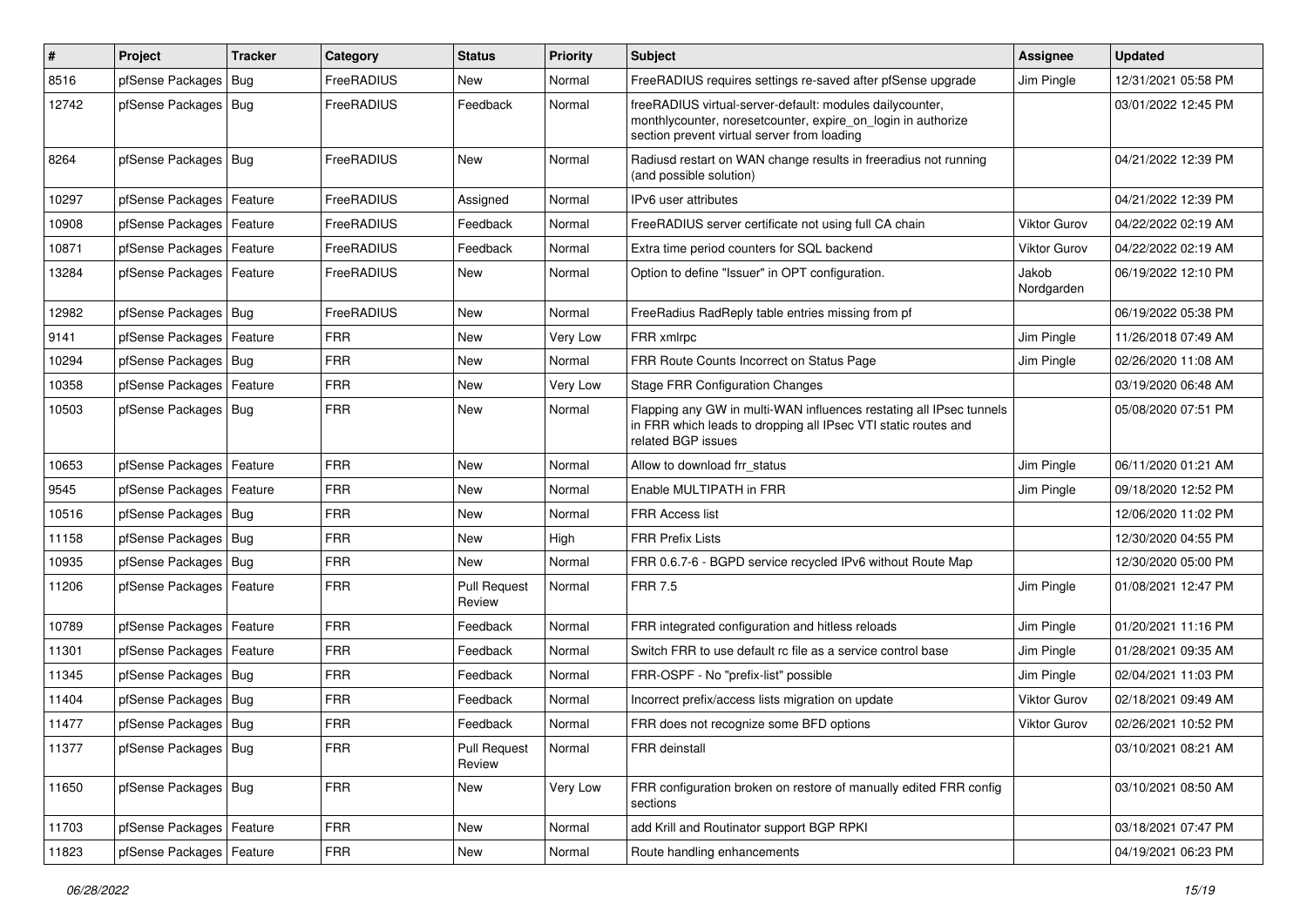| $\vert$ # | Project                | <b>Tracker</b> | Category           | <b>Status</b>                 | <b>Priority</b> | <b>Subject</b>                                                                         | <b>Assignee</b>       | <b>Updated</b>      |
|-----------|------------------------|----------------|--------------------|-------------------------------|-----------------|----------------------------------------------------------------------------------------|-----------------------|---------------------|
| 11837     | pfSense Packages       | Feature        | <b>FRR</b>         | <b>New</b>                    | Low             | Increase field length of FRR Networks in Access Lists and Prefix<br>Lists              |                       | 04/22/2021 07:10 AM |
| 11835     | pfSense Packages   Bug |                | <b>FRR</b>         | <b>New</b>                    | Normal          | FRR OSPF redistributed connected routes disappearing                                   |                       | 04/22/2021 07:11 AM |
| 11841     | pfSense Packages   Bug |                | <b>FRR</b>         | <b>New</b>                    | Normal          | FRR access lists default bahavior changed to permit by default                         |                       | 04/22/2021 09:52 AM |
| 11936     | pfSense Packages   Bug |                | <b>FRR</b>         | Incomplete                    | High            | FRR does not connect BGP when using password                                           |                       | 05/19/2021 08:12 AM |
| 11963     | pfSense Packages       | Feature        | FRR                | <b>New</b>                    | Normal          | Dynamically change OSPF interface costs on selected interfaces on<br><b>CARP</b> event |                       | 05/26/2021 04:13 AM |
| 12084     | pfSense Packages   Bug |                | <b>FRR</b>         | <b>New</b>                    | Normal          | libfrr.so.0 error on SG-1100                                                           |                       | 06/26/2021 08:22 AM |
| 11681     | pfSense Packages   Bug |                | FRR                | Feedback                      | Normal          | FRR generates invalid BFD configuration after removing interfaces                      | Viktor Gurov          | 07/14/2021 04:40 PM |
| 11847     | pfSense Packages   Bug |                | <b>FRR</b>         | Feedback                      | Normal          | Filters not applied to PEER Groups                                                     | <b>Viktor Gurov</b>   | 07/30/2021 07:45 PM |
| 12167     | pfSense Packages   Bug |                | <b>FRR</b>         | Feedback                      | Normal          | BGP TCP setkey not set if neighbor is in peer group                                    | <b>Viktor Gurov</b>   | 09/16/2021 09:38 AM |
| 11961     | pfSense Packages   Bug |                | <b>FRR</b>         | Feedback                      | Normal          | FRR OSPF add unwanted area 0 authentication to router ospf                             | Viktor Gurov          | 09/16/2021 10:25 PM |
| 6651      | pfSense Packages       | Feature        | FRR                | Feedback                      | Normal          | Loopback interfaces                                                                    | Christian<br>McDonald | 12/25/2021 02:42 PM |
| 12653     | pfSense Packages       | Regression     | <b>FRR</b>         | Feedback                      | Normal          | RIP related startup error                                                              | <b>Viktor Gurov</b>   | 12/30/2021 08:37 AM |
| 11130     | pfSense Packages       | Feature        | FRR                | Feedback                      | Normal          | FRR RIP support                                                                        | Jim Pingle            | 12/31/2021 04:19 PM |
| 12751     | pfSense Packages       | Bug            | <b>FRR</b>         | <b>New</b>                    | Normal          | Improve FRR route restoration after gateway events                                     |                       | 02/06/2022 11:07 PM |
| 11836     | pfSense Packages   Bug |                | <b>FRR</b>         | Assigned                      | Normal          | FRR ACCEPTFILTER unstable                                                              | <b>Viktor Gurov</b>   | 02/14/2022 07:20 AM |
| 12889     | pfSense Packages       | Feature        | <b>FRR</b>         | <b>New</b>                    | Normal          | FRR GUI add set ipv6 next-hop global                                                   |                       | 03/02/2022 06:10 AM |
| 12965     | pfSense Packages       | Bug            | <b>FRR</b>         | <b>Pull Request</b><br>Review | Normal          | FRR BFD peer configuration is handled incorrectly in some cases                        | <b>Viktor Gurov</b>   | 03/22/2022 08:04 AM |
| 12951     | pfSense Packages   Bug |                | <b>FRR</b>         | Feedback                      | Normal          | FRR cannot remove IPv6 routes                                                          |                       | 03/22/2022 09:24 PM |
| 11693     | pfSense Packages       | Bug            | <b>FRR</b>         | Feedback                      | Normal          | IPv6 static routing fails                                                              | Viktor Gurov          | 04/26/2022 08:50 AM |
| 3859      | pfSense                | Feature        | Gateway Monitoring | <b>New</b>                    | Low             | Make it possible to set the source IP address for gateway monitoring                   |                       | 11/06/2016 10:12 PM |
| 7671      | pfSense                | Feature        | Gateway Monitoring | New                           | Normal          | Gateway Monitoring Via Custom Script or Telnet.                                        |                       | 09/18/2020 02:59 PM |
| 8192      | pfSense                | Bug            | Gateway Monitoring | New                           | Low             | dpinger - Change in ISP link-local IPv6 address drops connectivity                     | Luiz Souza            | 11/05/2020 07:31 AM |
| 6333      | pfSense                | Bug            | Gateway Monitoring | Confirmed                     | Normal          | Bootup starts/restarts dpinger multiple times                                          | Luiz Souza            | 11/16/2020 01:11 PM |
| 11960     | pfSense                | <b>Bug</b>     | Gateway Monitoring | Feedback                      | Normal          | Gateway Monitoring Traffic Goes Out Default Gateway                                    |                       | 12/20/2021 05:43 AM |
| 3132      | pfSense                | Bug            | Gateway Monitoring | In Progress                   | Normal          | Gateway events for IPv6 affect IPv4 services and vice versa                            | <b>Viktor Gurov</b>   | 05/10/2022 03:10 PM |
| 12811     | pfSense                | Bug            | Gateway Monitoring | <b>New</b>                    | Normal          | Services are not restarted when PPP interfaces connect                                 | Jim Pingle            | 05/31/2022 05:34 PM |
| 13076     | pfSense                | <b>Bug</b>     | Gateway Monitoring | New                           | Normal          | Marking a gateway as down does not affect IPsec entries using<br>gateway groups        |                       | 06/03/2022 10:32 AM |
| 13242     | pfSense                | Feature        | Gateway Monitoring | <b>New</b>                    | Normal          | Enhancements to static route creation/deletion for dpinger monitor<br><b>IPs</b>       |                       | 06/03/2022 11:20 AM |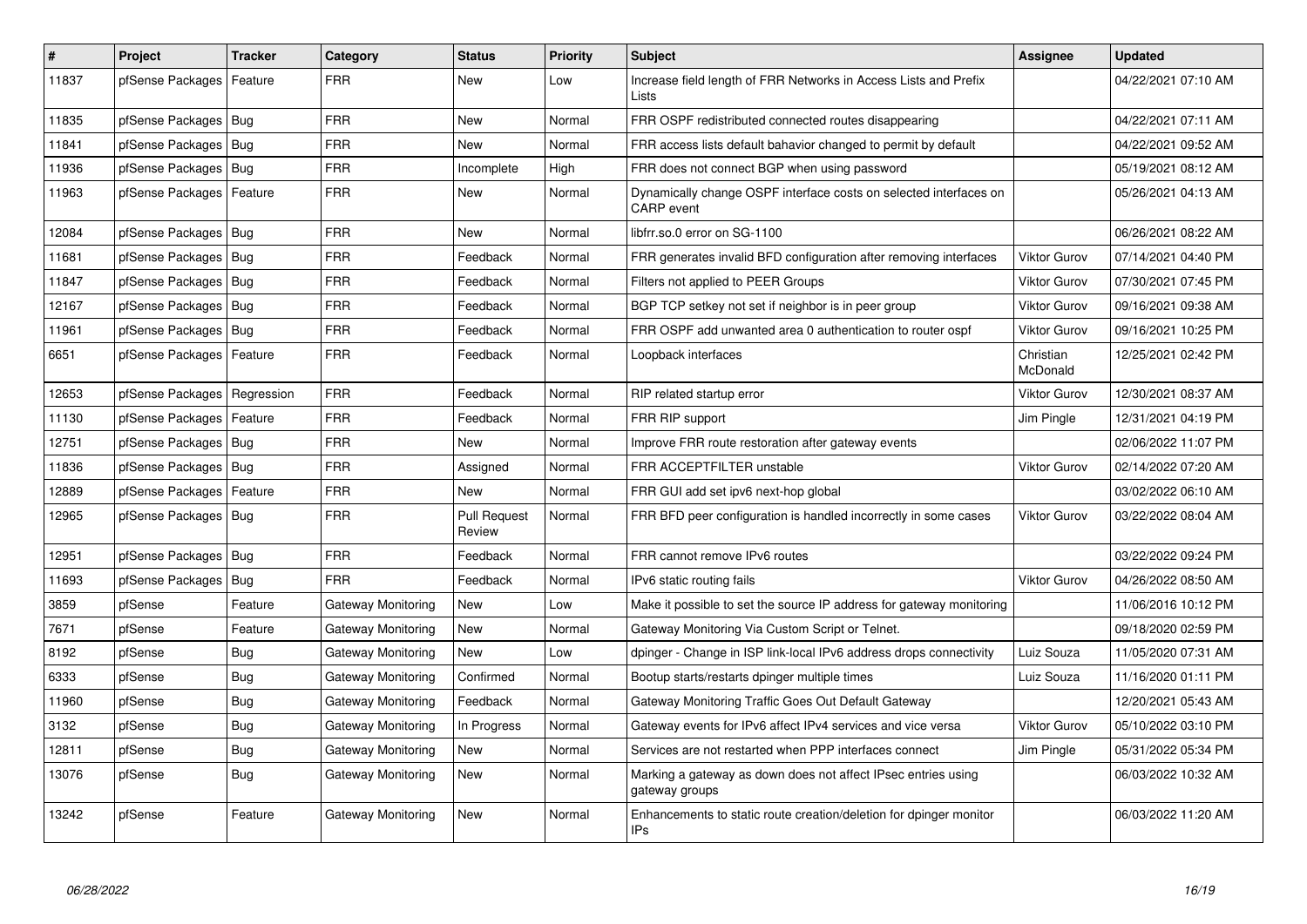| #     | Project                | <b>Tracker</b> | Category                  | <b>Status</b>                 | <b>Priority</b> | <b>Subject</b>                                                                                                                                 | <b>Assignee</b>     | <b>Updated</b>      |
|-------|------------------------|----------------|---------------------------|-------------------------------|-----------------|------------------------------------------------------------------------------------------------------------------------------------------------|---------------------|---------------------|
| 12920 | pfSense                | Bug            | <b>Gateway Monitoring</b> | <b>Pull Request</b><br>Review | Normal          | Gateway behavior differs when the gateway does not exist in<br>config.xml                                                                      | <b>Viktor Gurov</b> | 06/12/2022 01:27 PM |
| 13295 | pfSense                | Bug            | Gateway Monitoring        | <b>Pull Request</b><br>Review | Normal          | Incorrect function parameters for "get_dpinger_status()" call in<br>`gwlb.inc`                                                                 |                     | 06/24/2022 07:25 AM |
| 9650  | pfSense                | Bug            | Gateways                  | New                           | Normal          | IPv6 connection drops (ir-)regular on Kabelvodafone (German cable<br>ISP)                                                                      |                     | 07/27/2019 07:14 AM |
| 8743  | pfSense                | Todo           | Gateways                  | New                           | Low             | Gateway Groups page should list gateways in tier order                                                                                         |                     | 08/14/2019 12:16 PM |
| 8846  | pfSense                | Bug            | Gateways                  | New                           | Low             | Misleading gateway error message adding/editing static routes using<br>a disabled interface                                                    |                     | 08/21/2019 11:29 AM |
| 8343  | pfSense                | Bug            | Gateways                  | New                           | Normal          | Gateway Routes (Default Routes) not removed in Kernel when<br>removed from GUI                                                                 |                     | 05/14/2020 01:22 AM |
| 10875 | pfSense                | Bug            | Gateways                  | <b>New</b>                    | Normal          | PPP periodic reset does not fully restore gateway group round-robin<br>functionality                                                           | Luiz Souza          | 11/05/2020 07:44 AM |
| 11213 | pfSense                | Feature        | Gateways                  | New                           | Low             | Option to mark gateway as down directly from Table                                                                                             |                     | 01/03/2021 07:09 AM |
| 12077 | pfSense                | Feature        | Gateways                  | New                           | Normal          | Allow stick-connections per gateway group                                                                                                      |                     | 06/24/2021 08:45 AM |
| 12764 | pfSense                | Bug            | Gateways                  | <b>New</b>                    | Normal          | VTI gateway status is pending after assigning the VTI interface                                                                                |                     | 02/07/2022 05:41 AM |
| 12857 | pfSense                | <b>Bug</b>     | Gateways                  | New                           | Normal          | Firewall gateway goes away when making changes to Bridge0<br>device                                                                            |                     | 02/27/2022 11:20 AM |
| 12942 | pfSense                | Bug            | Gateways                  | New                           | Normal          | Code to kill states for old gateway when reconnecting an interface is<br>incorrect                                                             | Jim Pingle          | 03/22/2022 01:25 PM |
| 12632 | pfSense                | Bug            | Gateways                  | New                           | High            | Assigning a /30 WAN IP address at the console does not save the<br>gateway correctly                                                           |                     | 05/17/2022 02:28 PM |
| 13294 | pfSense                | Feature        | Gateways                  | <b>New</b>                    | Low             | Change gateway name                                                                                                                            |                     | 06/22/2022 06:07 PM |
| 11570 | pfSense                | Regression     | Gateways                  | <b>Pull Request</b><br>Review | Normal          | Gateway monitoring services is not always restarted on interface<br>events, which may prevent a WAN from recovering back to an online<br>state | <b>Viktor Gurov</b> | 06/22/2022 09:04 PM |
| 10821 | pfSense Docs           | Correction     | General                   | <b>New</b>                    | Normal          | Use neutral language alternatives                                                                                                              | Jim Pingle          | 09/23/2020 10:43 AM |
| 12214 | pfSense Docs           | Todo           | General                   | <b>New</b>                    | Low             | Connect to WebGui.                                                                                                                             |                     | 08/05/2021 04:39 AM |
| 9370  | pfSense Docs           | Correction     | General                   | In Progress                   | Normal          | Update old screenshots                                                                                                                         | Jim Pingle          | 12/03/2021 09:55 AM |
| 12570 | pfSense Docs           | Correction     | General                   | <b>New</b>                    | Normal          | Active appliance list missing 6100                                                                                                             |                     | 12/06/2021 11:41 AM |
| 12804 | pfSense Docs           | New Content    | General                   | <b>New</b>                    | Very Low        | Create Slack documentation                                                                                                                     |                     | 02/15/2022 04:59 PM |
| 12805 | pfSense Docs           | New Content    | General                   | New                           | Very Low        | Add documentation about what triggers a notfication                                                                                            |                     | 02/15/2022 05:10 PM |
| 8121  | pfSense Packages       | Feature        | haproxy                   | New                           | Normal          | haproxy, allow to generate backends even they don't seem to be<br>used                                                                         |                     | 11/23/2017 04:04 AM |
| 8213  | pfSense Packages   Bug |                | haproxy                   | New                           | Normal          | acl src file not populated from alias                                                                                                          |                     | 12/21/2017 02:02 PM |
| 7462  | pfSense Packages   Bug |                | haproxy                   | New                           | Normal          | HAproxy not rebinding properly after WAN DHCP IP change                                                                                        |                     | 01/11/2018 09:15 AM |
| 8438  | pfSense Packages   Bug |                | haproxy                   | New                           | High            | haproxy: can't use ACL for cert with http-response actions                                                                                     |                     | 05/24/2018 01:12 PM |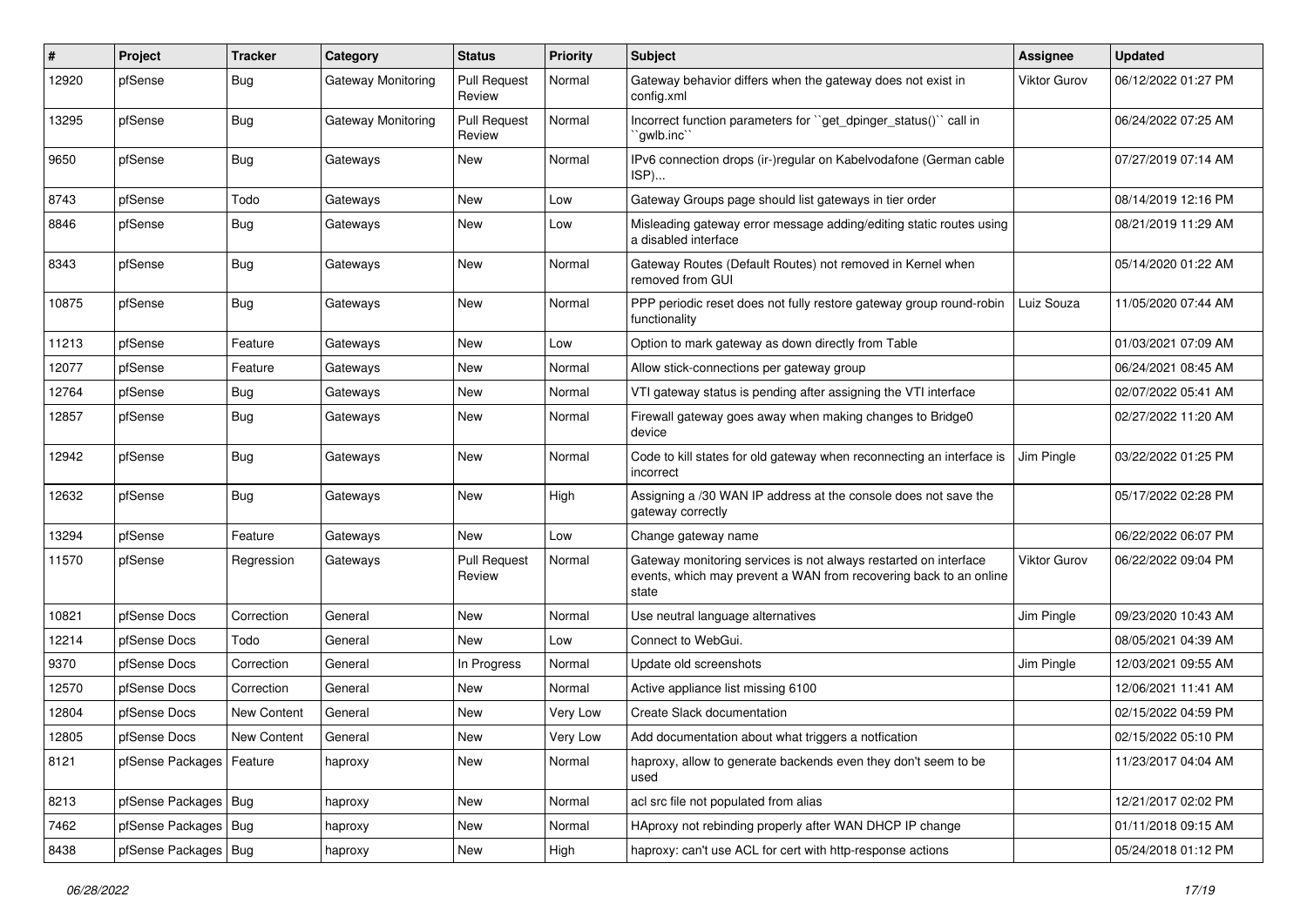| $\vert$ # | Project                    | <b>Tracker</b> | Category | <b>Status</b> | <b>Priority</b> | <b>Subject</b>                                                                                      | Assignee            | <b>Updated</b>      |
|-----------|----------------------------|----------------|----------|---------------|-----------------|-----------------------------------------------------------------------------------------------------|---------------------|---------------------|
| 8902      | pfSense Packages           | Bug            | haproxy  | New           | Normal          | HAproxy package not use custom DNS for lookup on apply new<br>config                                |                     | 09/16/2018 08:16 AM |
| 8869      | pfSense Packages   Feature |                | haproxy  | New           | Normal          | HAproxy should use RFC 7919 DH parameter files                                                      |                     | 10/17/2018 10:46 AM |
| 9077      | pfSense Packages   Feature |                | haproxy  | New           | Normal          | haproxy UI: Add seperator lines                                                                     |                     | 10/29/2018 06:06 AM |
| 9247      | pfSense Packages   Bug     |                | haproxy  | New           | Low             | HAProxy multiple server selection on stats pages doesn't work                                       |                     | 01/02/2019 04:44 PM |
| 9261      | pfSense Packages   Bug     |                | haproxy  | New           | Normal          | haproxy GUI failure                                                                                 |                     | 01/08/2019 12:41 PM |
| 8232      | pfSense Packages   Feature |                | haproxy  | New           | Normal          | different ssl options based on the sni name                                                         |                     | 01/30/2019 10:36 AM |
| 9335      | pfSense Packages   Bug     |                | haproxy  | Feedback      | Normal          | Stored XSS in HAProxy / haproxy_listeners_edit.php                                                  | Jim Pingle          | 02/18/2019 09:35 AM |
| 6861      | pfSense Packages   Bug     |                | haproxy  | New           | Normal          | Ha-Proxy duplicated backend used in place of original backend                                       |                     | 02/18/2019 05:30 PM |
| 6784      | pfSense Packages   Bug     |                | haproxy  | New           | Normal          | HAProxy version .48 will not use URL Table Alias for front end<br>listener                          |                     | 02/18/2019 05:32 PM |
| 9599      | pfSense Packages   Feature |                | haproxy  | New           | Normal          | Support for "peers" in HAproxy                                                                      |                     | 06/25/2019 01:47 AM |
| 8982      | pfSense Packages   Feature |                | haproxy  | New           | Normal          | HAproxy ACL support for map in configuration UI                                                     |                     | 06/25/2019 01:49 AM |
| 9648      | pfSense Packages   Feature |                | haproxy  | New           | Very Low        | Multiple node Sync HAProxy configuration to backup CARP<br>members via XMLRPC.                      |                     | 07/25/2019 10:04 AM |
| 7686      | pfSense Packages   Feature |                | haproxy  | New           | Normal          | Add option in HAProxy to configure SSL defaults based on the<br>Mozilla SSL Configuration Generator |                     | 08/16/2019 01:09 PM |
| 11000     | pfSense Packages   Bug     |                | haproxy  | <b>New</b>    | Very Low        | haproxy deprecated trick suggested                                                                  |                     | 12/23/2020 02:55 PM |
| 11491     | pfSense Packages Bug       |                | haproxy  | Feedback      | Normal          | haproxy-devel v0.62 2 - startup error 'httpchk'                                                     | Viktor Gurov        | 06/22/2021 08:46 AM |
| 11937     | pfSense Packages   Bug     |                | haproxy  | Feedback      | Normal          | HAproxy "Use Client-IP" option breaks Captive Portal                                                | <b>Viktor Gurov</b> | 06/22/2021 08:48 AM |
| 11756     | pfSense Packages   Bug     |                | haproxy  | Feedback      | Normal          | HaProxy does not transfer backend states during reload                                              | Viktor Gurov        | 07/14/2021 01:21 PM |
| 11135     | pfSense Packages   Bug     |                | haproxy  | Feedback      | High            | HAproxy OCSP reponse crontab bug                                                                    | <b>Viktor Gurov</b> | 09/10/2021 11:51 AM |
| 10739     | pfSense Packages           | Feature        | haproxy  | Feedback      | Normal          | Update HAproxy-devel package to 2.2 and HAproxy to 2.0                                              | Viktor Gurov        | 10/03/2021 03:53 PM |
| 12427     | pfSense Packages           | Todo           | haproxy  | New           | Normal          | ha-proxy: action order in the GUI is not keeped in the resulting<br>ha-proxy configuration          |                     | 10/06/2021 07:02 AM |
| 12465     | pfSense Packages   Feature |                | haproxy  | <b>New</b>    | Normal          | Add forwardfor advanced usecases                                                                    |                     | 10/16/2021 07:35 PM |
| 9500      | pfSense Packages   Bug     |                | haproxy  | New           | Normal          | HAproxy does not delete non-applicable action config                                                |                     | 01/18/2022 06:28 AM |
| 11036     | pfSense Packages   Bug     |                | haproxy  | New           | Normal          | <b>HAproxy ACL</b>                                                                                  |                     | 02/11/2022 11:27 AM |
| 13022     | pfSense Packages   Bug     |                | haproxy  | Feedback      | Normal          | HAProxy - Sub Frontends ignore Client verification CA certificates                                  |                     | 04/06/2022 12:55 PM |
| 7039      | pfSense Packages   Bug     |                | haproxy  | Feedback      | Normal          | HAProxy backend configuration does not handle intermediate CAs<br>properly                          |                     | 04/21/2022 12:40 PM |
| 10936     | pfSense Packages   Bug     |                | haproxy  | Feedback      | Normal          | both haproxy/haproxy-devel non-existent option lb-agent-chk                                         |                     | 04/21/2022 12:40 PM |
| 10779     | pfSense Packages   Feature |                | haproxy  | Feedback      | Normal          | HAProxy SSL/TLS Compatibility Mode                                                                  | Viktor Gurov        | 04/22/2022 02:20 AM |
| 13098     | pfSense Packages   Bug     |                | haproxy  | Feedback      | Low             | HAProxy Virtual IP broken link under Frontend setup                                                 |                     | 04/27/2022 08:35 AM |
| 12354     | pfSense Packages           | Todo           | haproxy  | Feedback      | High            | Update haproxy-devel to mitigate CVE-2021-40346                                                     | Viktor Gurov        | 05/12/2022 08:50 AM |